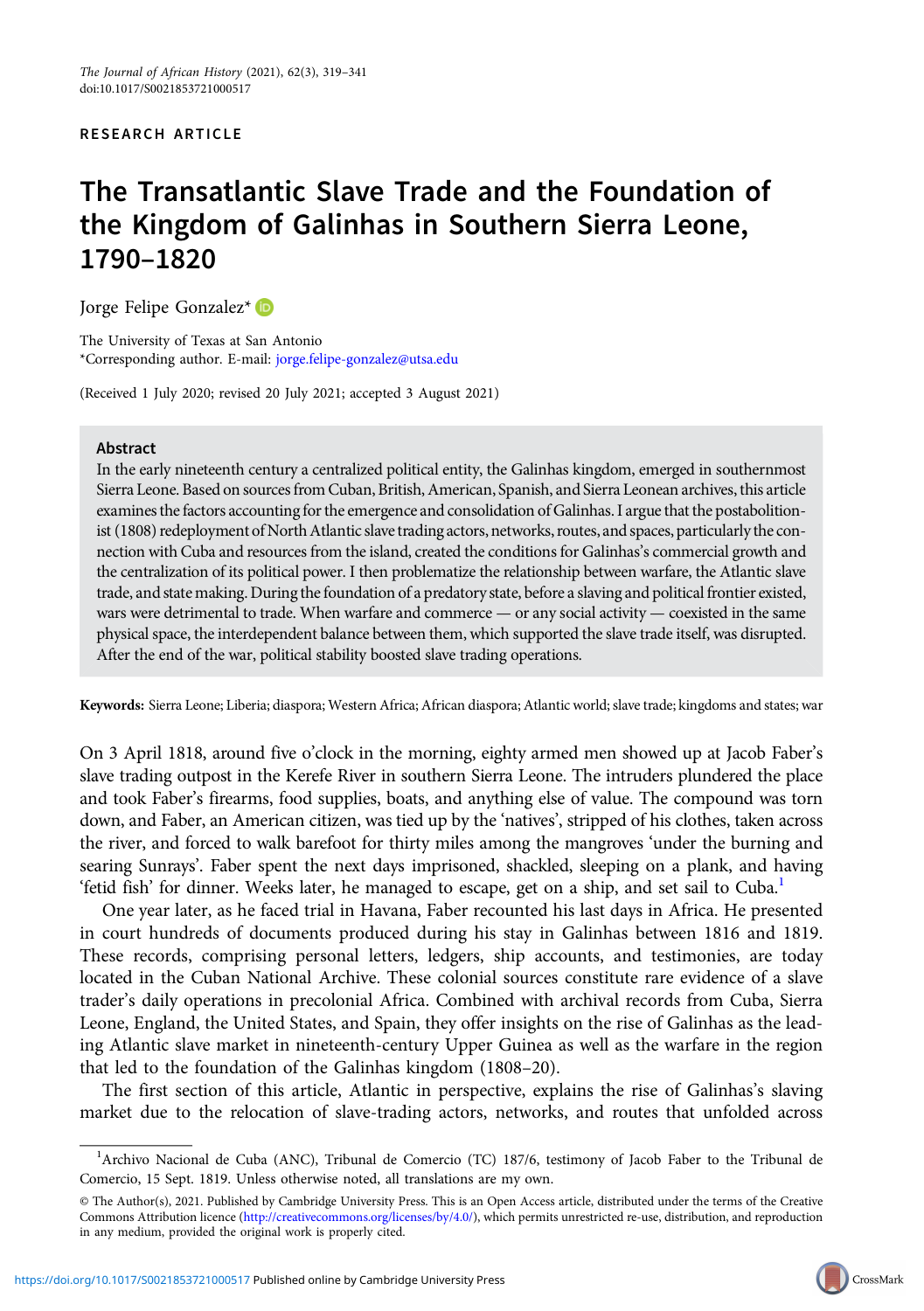the North Atlantic in the aftermath of the Anglo-American abolition. Particular emphasis is placed upon the establishment of a transatlantic corridor between Cuba and Galinhas as a result of the relocation of American slave traders to Havana and southern Sierra Leone after 1808. The second section, grounded in Africa, comprises an account of the foundation of the Galinhas kingdom. I argue that the kingdom, one of the predatory states that arose during the slave trade era, consolidated its power through slave exports to Cuba and merchandise imports from Havana. I also suggest a new angle from which to look at the relationship between human trade, warfare, and politics. During the foundation of the Galinhas kingdom, wars, I argue, were detrimental to the slave trade.

Since W. E. B. Du Bois's iconic text on the US slave trade, historians have explored the strategies adopted by US merchants to continue trading Africans after  $1808<sup>2</sup>$  Yet they have overlooked a critical but unintended consequence of abolition: the simultaneous and interconnected rise of Cuba's slave-trading market and that of some regions in Upper Guinea such as Galinhas.<sup>3</sup> Historians have also examined the transatlantic symbiosis created between areas in the Americas and Africa.<sup>4</sup> However, until recently scholars have largely ignored the Spanish Empire's role and participation in this process.<sup>5</sup> While Sven Holsoe and Adam Jones, the leading experts on Galinhas, have pointed out the reinforcing correlation between the transatlantic slave trade and the rise of the kingdom, the substantive connection with Cuba has received little attention.<sup>6</sup>

Historians have found that the transatlantic slave trade enabled or consolidated some precolonial African states.<sup>7</sup> In other cases, it eroded political centers of power or reinforced existing political decentralization.<sup>8</sup> Galinhas fits the first category. It grew to become a predatory state whose primary

<sup>4</sup>W. Hawthorne, From Africa to Brazil: Culture, Identity, and the Atlantic Slave Trade, 1600-1830 (Cambridge, 2010); J. Thornton, Africa and Africans in the Making of the Atlantic World, 1400–1800 (Cambridge, 1998); M. Candido, An African Slaving Port and the Atlantic World: Benguela and its Hinterland (Cambridge, 2013); R. Ferreira, Cross-Cultural Exchange in the Atlantic World: Angola and Brazil during the Era of the Slave Trade (Cambridge, 2012); M. Barcia, West African Warfare in Bahia and Cuba: Soldier Slaves in the Atlantic World, 1807–<sup>1844</sup> (Oxford, 2016). <sup>5</sup>

<sup>5</sup>G. Nerín, Traficants d'ánimes: Els negrers espanyols a l'África (Barcelona, 2015); M. Barcia, 'Fully capable of any iniquity: the Atlantic human trafficking network of the Zangroniz family', The Americas, 73:3 (2016), 303-24.

S. E. Holsoe, 'The cassava-leaf people: an ethnohistorical study of the Vai people with a particular emphasis on the Tewo chiefdom' (unpublished PhD thesis, Boston University, 1967); A. Jones, From Slaves to Palm Kernels: A History of the Galinhas Country (West Africa) 1730–<sup>1890</sup> (Wiesbaden, Germany, 1983). <sup>7</sup>

J. Vansina, How Societies are Born: Governance in West Central Africa before 1600 (Charlottesville, VA, 2004), 270–1; D. J. Fage, 'Slavery and the slave trade in the context of West African history', The Journal of African History, 10:3 (1969), 402; M. Klein, 'The impact of the Atlantic slave trade on the societies of the Western Sudan', Social Science History, 14:2 (1990), 231–53; J. K. Thornton, The Kingdom of Kongo: Civil War and Transition, 1641–1718 (Madison, 1983); R. L. Roberts, Warriors, Merchants, and Slaves: The State and the Economy in the Middle Niger Valley, 1700–1914 (Stanford, 1987); J. C. Monroe, The Precolonial State in West Africa: Building Power in Dahomey (Cambridge, 2014).

<sup>8</sup>R. Horton, 'Stateless societies in the history of West Africa', in J. F. A. Ajayi and M. Crowder (eds.), History of West Africa, Volume I, 2 Volumes (London, 1971), 78–119; D. Northrup, Trade without Rulers: Pre-Colonial Economic Development in South-Eastern Nigeria (Oxford, 1978); R. M. Baum, Shrines of the Slave Trade: Diola Religion and Society in Precolonial Senegambia (New York, 1999); E. Osborn, Our New Husbands are Here: Households, Gender and Politics in a West African State from the Slave Trade to Colonial Rule (Athens, OH, 2011); W. Hawthorne, Planting Rice and Harvesting Slaves: Transformations along the Guinea Bissau Coast 1400–1900, (Portsmouth, NH, 2003); W. Hawthorne, 'Nourishing a stateless society during the slave trade: the rise of Balanta paddy-rice production in Guinea-Bissau', The Journal of

<sup>2</sup> W. E. B. Du Bois, The Suppression of the African Slave Trade to the United States of America, 1638–1870 (Baton Rouge, LA, 1969); J. Coughtry, The Notorious Triangle: Rhode Island and the African Slave Trade (Philadelphia, 1981); E. Obadele-Starks, Freebooters and Smugglers: The Foreign Slave Trade in the United States after 1808 (Fayetteville, NC, 2007); D. Eltis, 'U.S. transatlantic slave trade', Civil War History, 54:4 (2008), 347–78; L. Marques, 'Slave trading in a new world: the strategies of North American slave traders in the Age of Abolition', Journal of the Early Republic, 32:2 (2012), 233-60.

<sup>&</sup>lt;sup>3</sup>Although there are several studies on the expansion of the Cuban plantation economy and the slave trade, there are few on the relationship established between the island and African slaving ports. See J. G. Ortega, 'Cuban merchants, slave trade knowledge, and the Atlantic World, 1790s–1820s', Colonial Latin American Historical Review, 15:3 (2006), 225–52; E. P. Morales, 'Tricks of the slave trade: Cuba and the small-scale dynamics of the Spanish transatlantic trade in human beings', New West Indian Guide/Nieuwe West-Indische Gids, 91:1–2 (2017), 1–29; M. Rodrigo y Alharilla and M. del C. Cózar Navarro (eds.), Cádiz y el tráfico de esclavos: De la legalidad a la clandestinidad (Madrid, 2018). <sup>4</sup>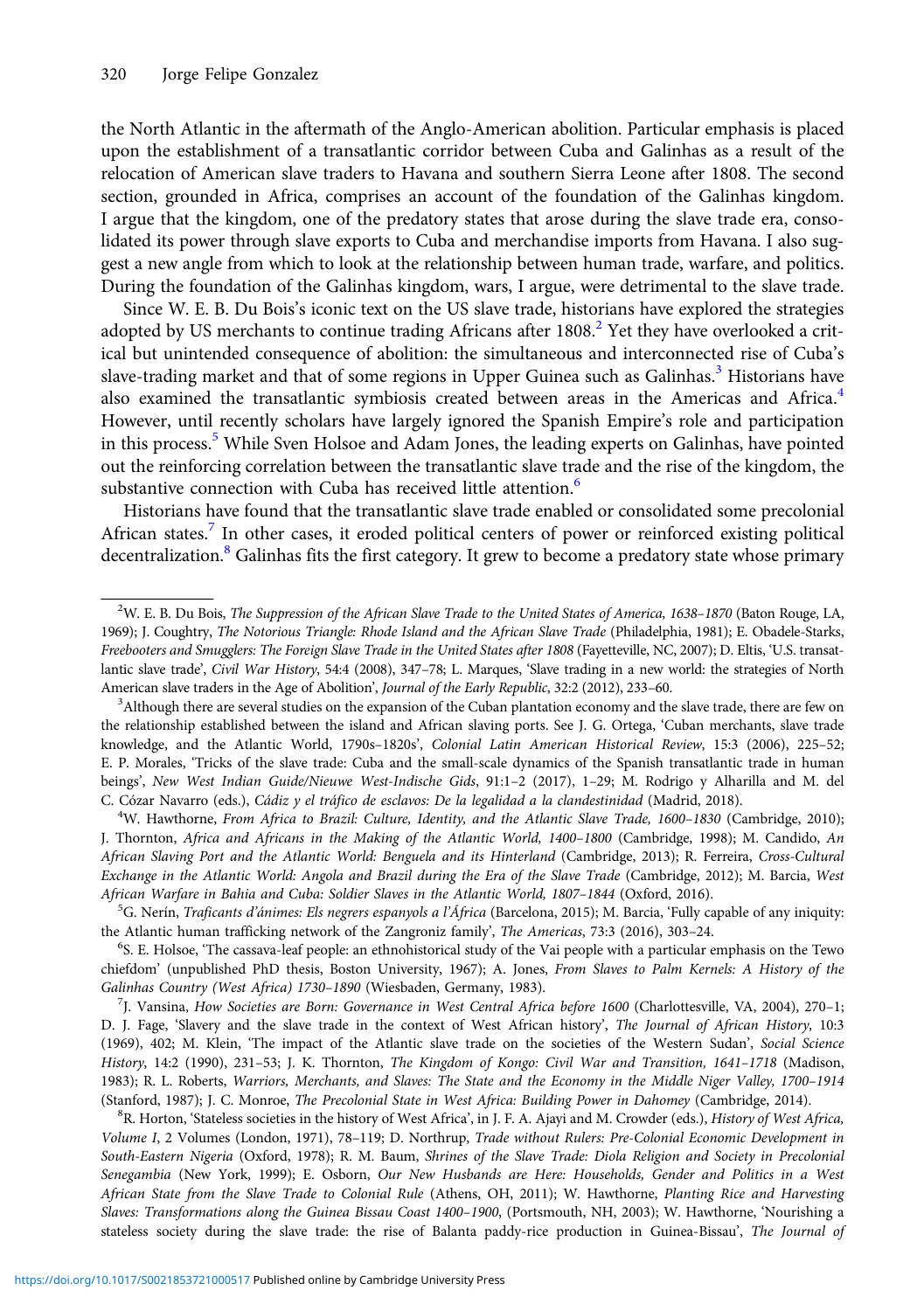revenue source was the Atlantic slave trade, a prime example of a state reproducing itself through the traffic. Cuba's resources, such as firearms, luxury items, and other subsistence goods, were crucial for consolidating and expanding Siaka's material and symbolic power. Thus, Galinhas conforms to the broader pattern identified in other precolonial African political entities as the 'war-slave-gun cycle', illustrated in detail by Richard Roberts in the case of the Bambara kingdom of Segu and debated by other historians.<sup>9</sup> Galinhas was the archetypical case of a dependent economy based on the production of a single commodity  $-$  in this case, people. Like any other dependent economy, lacking the demographic and environmental conditions to diversify and adapt to so-called 'legitimate commerce', the kingdom collapsed when the slave trade ended.

As in every predatory state based on the production of slaves for the Atlantic market, warfare was fundamental for the Galinhas kingdom. Nonetheless, the benefits to the slave trade derived from warfare are less evident if we focus, as this article does, on the dynamic foundational moment of the kingdom. For its consolidation, prosperity, and stability, the Galinhas kingdom came to depend on a 'slaving frontier' inland and further from coastal markets.<sup>10</sup> During the wars, before the kingdom's foundation, that slaving frontier did not exist. War and trade coexisted in the same space, which brought counterproductive results. As recognized by Claude Meillassoux, war became detrimental when its complementary function to trade became unbalanced.<sup>11</sup> Indeed, warfare continued producing captives, but since society's fabric unraveled, every other social activity underpinning the slave trade was disrupted. Faber's records and other contemporary evidence reveals this tension.

### THE RISE OF GALINHAS: THE ANGLO-AMERICAN ABOLITION, THE UNITED STATES, AND CUBA

Since its first mention in 1485 by the cartographer Pedro Reinel, Europeans have used the term Galinhas (meaning chickens in Portuguese) to refer to various lands and rivers on the southernmost coast of present-day Sierra Leone [\(Fig. 1](#page-3-0)).<sup>12</sup> In its broader definition, Galinhas encompassed the coastal region between the Kerefe and Mano Rivers.<sup>13</sup> The term also referred to the rivers' estuaries, which converged on the Atlantic, forming an interconnected system of lagoons and waterways. For most of the nineteenth century, Galinhas meant the Kerefe River in particular.<sup>14</sup> However, the inhabitants used the Mande term *dsáia* (mangrove country) due to the predominant coastal vegetation ([Fig. 2\)](#page-4-0).<sup>15</sup> Galinhas incorporated the present-day chiefdoms of Galliness-Perri or Peri-Massaquoi, Kpaka, and Soro-Gbema in the district of Pujehun on the Liberian border.

African History, 42:1 (2001), 1–24; G. Ugo Nwokeji, The Slave Trade and Culture in the Bight of Biafra: An African Society in the Atlantic World (Cambridge, 2010).

 $R^9R$ . A. Kea, 'Firearms and warfare on the Gold and Slave Coasts from the sixteenth to the nineteenth centuries', The Journal of African History, 21:2 (1971), 185–213; P. Curtin, Economic Change in Precolonial Africa: Senegambia in the Era of the Slave Trade (Madison, 1975), 153–97; E. P. LeVeen, 'The African slave supply response', African Studies Review, 18:1 (1975), 9–28; J. E. Inikori, 'The import of firearms into West Africa 1750–1807: a quantitative analysis', The Journal of African History, 18:3 (1977), 339–68; R. Roberts, 'Production and reproduction of warrior states: Segu Bambara and Segu Tokolor', International Journal of African Historical Studies, 13:3 (1980), 389-419; J. Thornton, Warfare in Atlantic Africa, 1500–1800 (London, 1999); R. J. Raid, Warfare in African History (Cambridge, 2012).<br><sup>10</sup>On different approaches to the slaving frontier on West Central Africa, see J. C. Miller, Way of Death: Merchant

Capitalism and the Angolan Slave Trade, 1730–1830 (Madison, 1988); and Candido, African Slaving Port.<br><sup>11</sup>C. Meillassoux (ed.), *The Development of Indigenous Trade and Markets in West Africa* (Oxford, 1971), 54–5.<br><sup>12</sup>Fi (Lisboa, 1960 [1962]), 21; D. Pacheco Pereira, Esmeraldo de Situ Orbis (London, 1937), 18, 107; E. G. R. Taylor, The Troublesome Voyage of Captain Edward Fenton, 1582–1583 (Cambridge, 1959), 202; N. Villault, Relation des Costes d'Afrique, Appellées Guinée (Paris, 1669), 107; O. Dapper, Naukeurige beschrijvinge der Afrikaensche gewesten (Amsterdam, 1668), 382–426; and Jones, *Slaves to Palm Kernels*, 1.<br><sup>13</sup>Holsoe, 'Cassava-leaf people', 6; S. W. Koelle, *Outlines of a Grammar of the Vei Language* (London, 1853), iii.<br><sup>14</sup>Jones, *Slaves to Palm Kernels*,

<sup>1812), 109.&</sup>lt;br> $15K$ oelle, Outlines of a Grammar, 158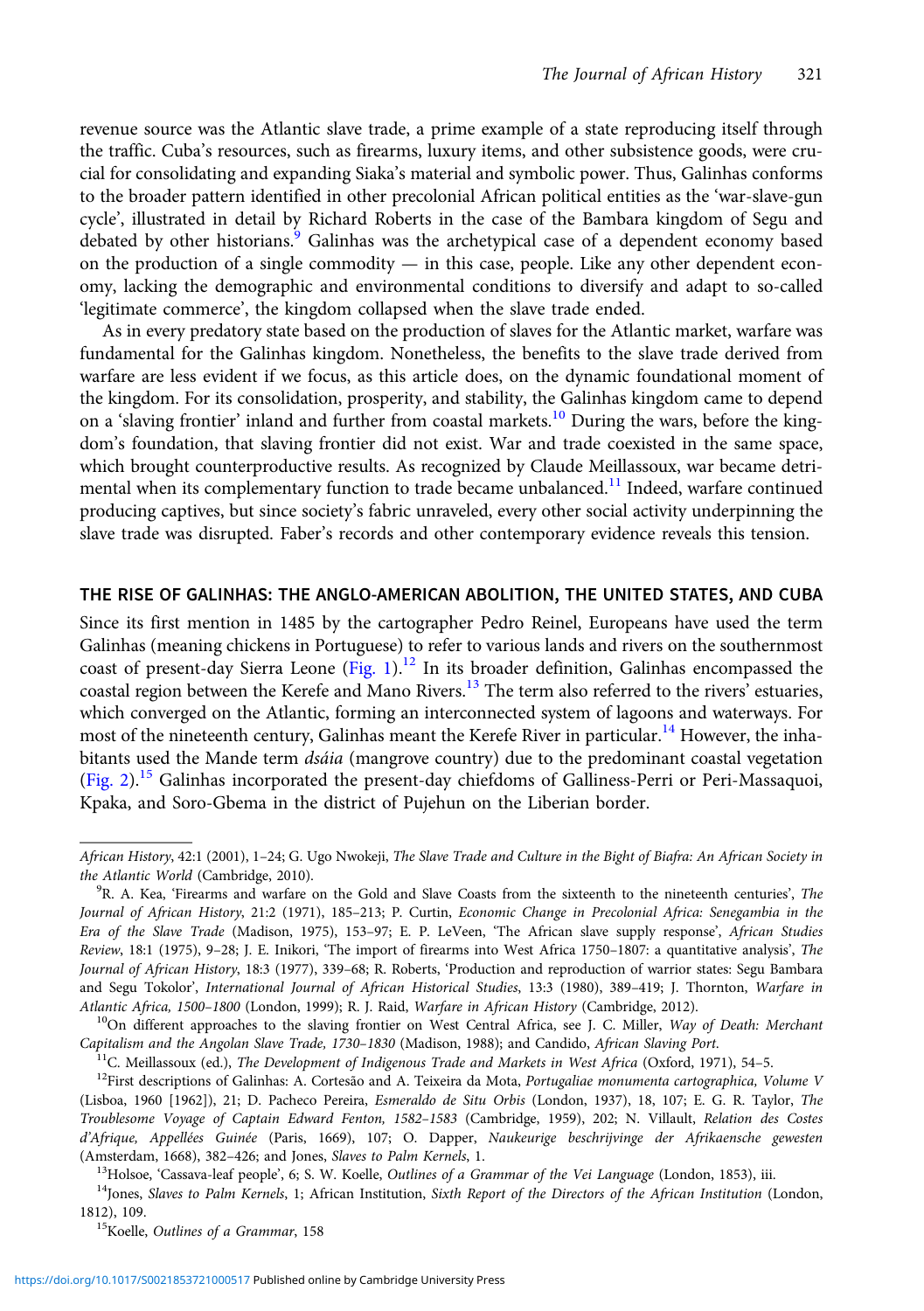<span id="page-3-0"></span>

Figure 1. The Republic of Sierra Leone and Galinhas. Source: A. Jones, Slaves to Palm Kernels, 1. Reproduced by permission.

Environmental circumstances, low population, and poor slaving markets ensured that the Atlantic slave trade was not commercially significant until the late eighteenth century. Furthermore, it was not until after 1808 that it took center stage ([Fig. 3\)](#page-5-0).<sup>16</sup> Historian Adam

<sup>&</sup>lt;sup>16</sup>J. W. Blake, European Beginnings in West Africa, 1454-1578 (London, 1937), 41-56; American Colonization Society, Thirty-Third Annual Report of the American Colonization Society (New York, 1850), 34; N. R. Bennett and G. Brooks, New England Merchants in Africa: A History Through Documents, 1802–1865 (Boston, 1965), 82; T. Canot, Adventures of an African Slaver (New York, 1854), 326.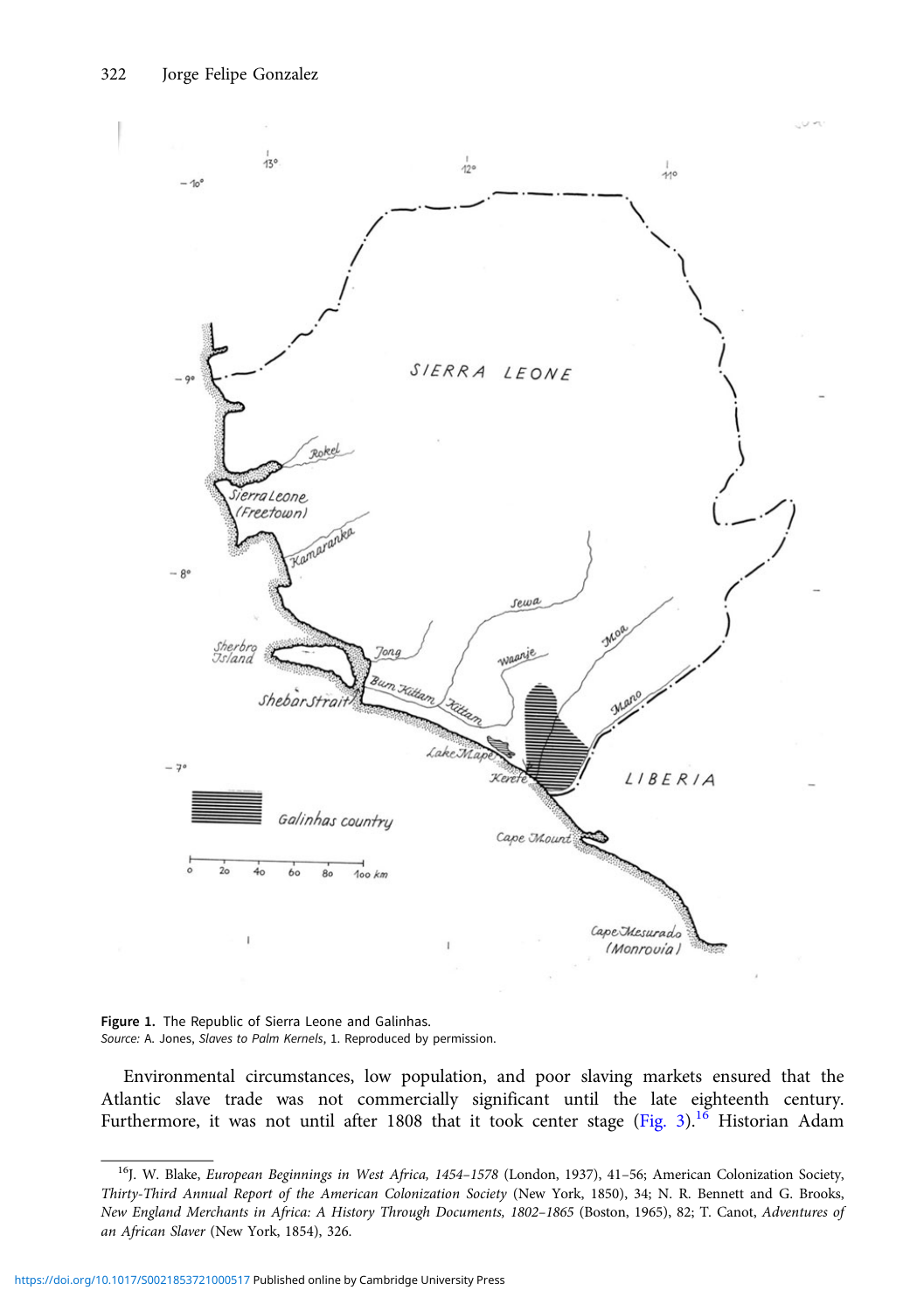<span id="page-4-0"></span>

Figure 2. The Galinhas country. Source: A. Jones, Slaves to Palm Kernels, 3. Reproduced by permission.

Jones wrote that 'the circumstances which attracted slave dealers to Galinhas at the end of the eighteenth century are likely to remain a mystery.'<sup>17</sup> However, if we zoom out from local to global events,

<sup>&</sup>lt;sup>17</sup>Jones, Slaves to Palm Kernels, 37.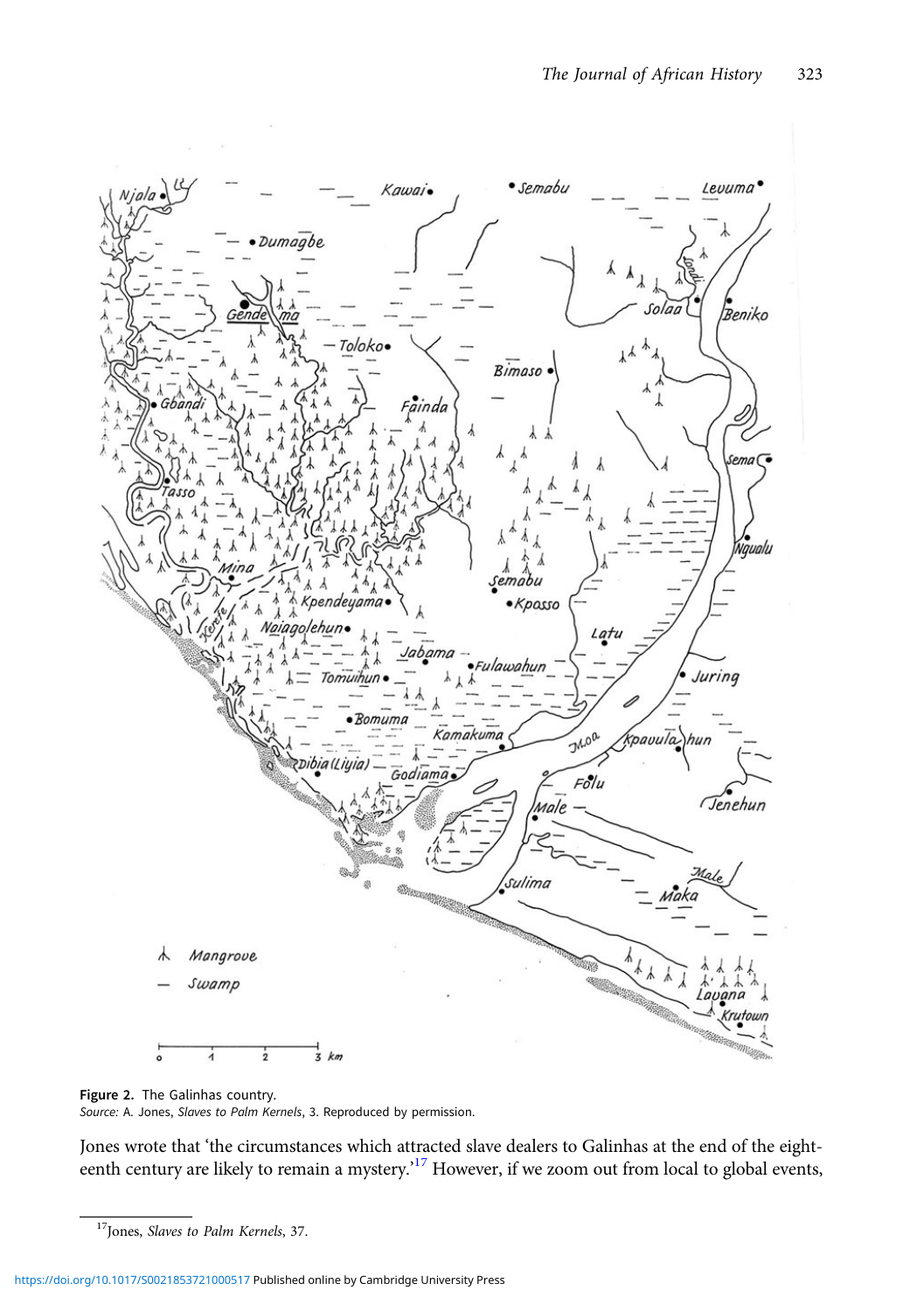<span id="page-5-0"></span>

Enslaved Africans Embarked in Galinhas, 1730-1856

Figure 3. Slave trade in Galinhas, 1730–1856. Source: STDB, [\(https://www.slavevoyages.org/voyages/O7UPnaum\)](https://www.slavevoyages.org/voyages/O7UPnaum), accessed 7 Oct. 2020.

the mystery fades. As a slave-trading region, Galinhas emerged at the point of coalescence of events in Europe, America, and Africa — from the conjunction of intertwined Atlantic and local processes.

By the mid-eighteenth century, the British intensified their slaving operations along the African coast as they searched for more forced labor for their West Indian colonies. Slave markets spread out from long-established depots such as Bunce Island, Sherbro, and Cape Mount to marginal regions such as Rio Pongo and Galinhas.<sup>18</sup> Yet it was not until the last decade of that century that British traders settled in more significant numbers in the region.<sup>19</sup> The further expansion of the transatlantic slave trade in the 1790s attracted British traders to Galinhas, including William Crundell, John Lascelles, John McQueen, Lancelot Bellerby, and Robert Bostock.<sup>20</sup> They cleared the path for the arrival of US slavers in the early nineteenth century.

After the American Revolution, US merchants rebuilt their national branch of the transatlantic slave trade. Following their British forefathers, they established trading partnerships along the African coast, including at Galinhas. One early example are the D'Wolfs, the most prolific slavetrading family in US history. They sent at least six ships to Galinhas between 1804 and 1808.<sup>21</sup> Increasing US legal restrictions on the trade meant that not every American ship returned to the United States. Three of them, Nancy (1804), Hiram (1805), and Charlotte (1805), unloaded their human cargo in Havana. They were not exceptional but were examples of the growing US

 $18$ On the trade in Galinhas and neighboring regions, see J. Atkins, A Voyage to Guinea, Brazil, and the West Indies (London, 1775,) 150; W. Smith, A New Voyage to Guinea (London, 1745), 101–3; J. Newton, An Authentic Narrative of Some Remarkable and Interesting Particulars (London, 1825), 74–95; and N. Owen, Journal of a Slave Dealer (Boston, 1930), 23–9, 36–8, 58–9. On Rio Pongo, see B. Mouser, 'Trade and politics in the Nunez and Pongo Rivers, 1790–1865' (unpublished PhD thesis, Indiana University, 1971).<br><sup>19</sup>The first slave ship recorded in Galinhas was the British *Betty Gally* in 1730, and those which followed — only twenty in

total up to 1808 — were fitted mostly in Liverpool and headed to the West Indies. Slave Voyages: The Trans-Atlantic Slave

Trade Database (hereafter STDB), (<https://www.slavevoyages.org/voyages/wfRllpJs>), accessed 7 Oct. 2020.<br><sup>20</sup>E. Christopher, Freedom in White and Black: A Lost Story of the Illegal Slave Trade and Its Global Legacy (Madison 2018), 41.<br><sup>21</sup>The ships included the Nancy (1804, ID 37320), *Hiram* (1805, ID 36849), *Charlotte* (1805, ID 36801), *Jane* (1805, ID

<sup>36804),</sup> Three Sisters (1806, ID 36840), and Jane (1807, ID 36883). The ID numbers here and in the notes that follow refer to voyages catalogued in the STDB. See also Christopher, Freedom in White and Black, 41.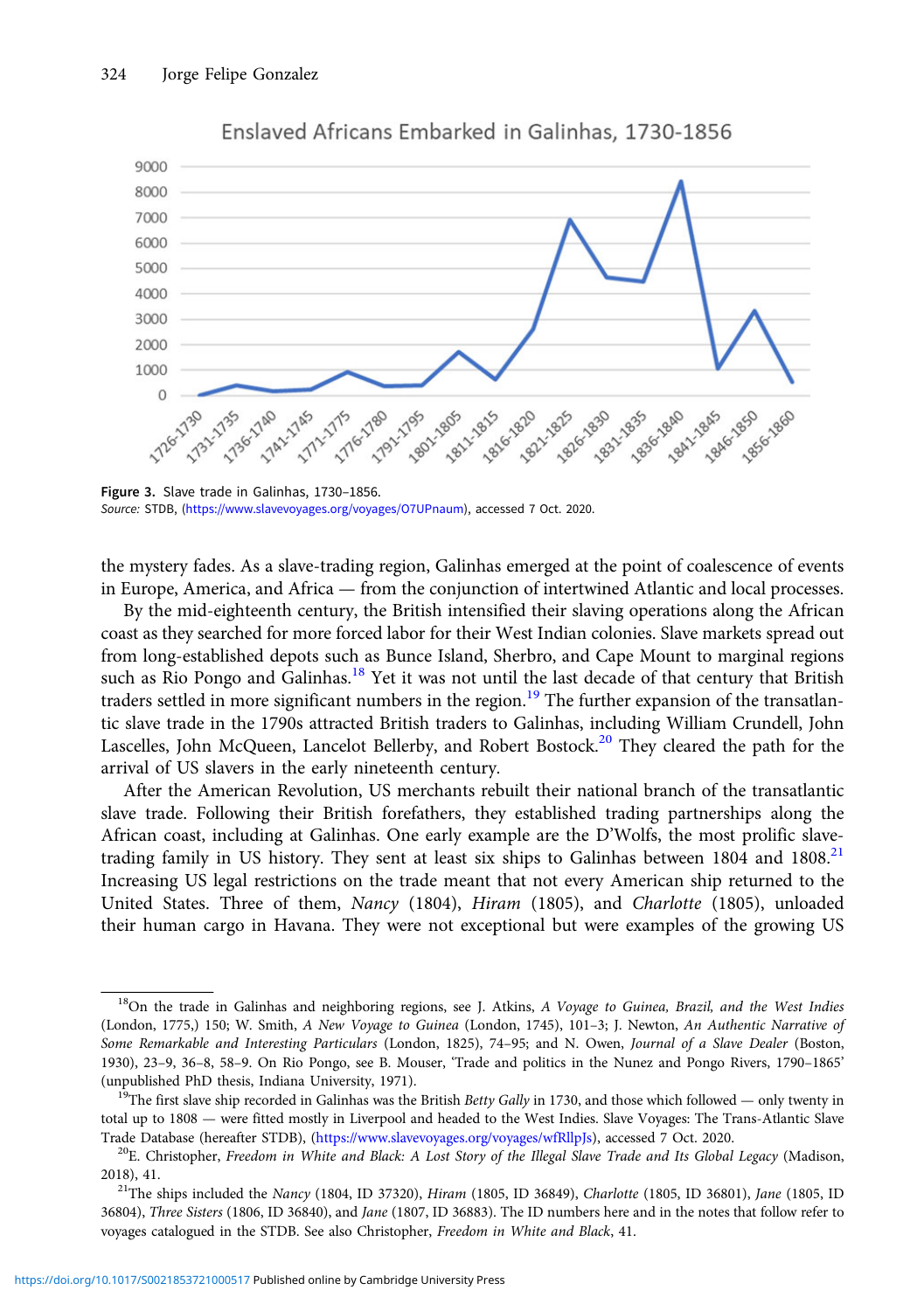involvement in the Cuban slave trade, which ultimately led to the Spanish/Cuban presence in Galinhas.<sup>22</sup>

In 1789, Spain had deregulated the slave trade, and slave ships from all over the Atlantic world came to Cuba, with the British and Americans leading the list.<sup>23</sup> The opening responded to the expansion of Cuba's sugar production, which was further favored with the demise of Saint-Domingue after 1791. During the European and Napoleonic Wars (1792–1815), the neutral status of the US facilitated American dominance in the Cuban slave trade. American slavers occupied the vacuum left by the European competitors during the Franco-Spanish (1793–5) and Anglo-Spanish Wars (1796–1802, 1804–8). The 1803 reopening of the slave trade in Charleston boosted the US role as the leading supplier of captives to Cuba. In 1807 alone, of the 5,400 slaves that disembarked in Cuba, 80 per cent came from Charleston.<sup>24</sup> In fact, 'Cuba received almost as many slaves from US vessels as did Charleston before 1820.<sup>25</sup> With this high presence of US slave traders in Cuba, it is not surprising that American ships from Galinhas ended up in Havana. A new transatlantic slave trading corridor had emerged.

The British and American ban on the transatlantic slave trade sealed the intertwined Cuban-Galinhas slave-trading fate. The abolition prompted a relocation of slave-trading actors, networks, and routes in the North Atlantic. Within the Americas, many US slave traders transferred their operations to Havana, a familiar city where they had numerous trading networks. Others relocated to Galinhas, where they also had British connections. During the following years, they conducted trade between both Atlantic regions. One typical example was the American Charles Mason, a D'Wolf agent who joined the British merchants Robert Bostock and William Crundell in Galinhas and eventually relocated to Cuba.<sup>26</sup>

The abolition also prompted relocations within Africa. In 1808 the British government turned the abolitionist settlement of Freetown, one hundred miles north of Galinhas, into a colony complete with a Vice-Admiralty Court and two Royal Navy vessels to enforce abolition.<sup>27</sup> These abolitionist initiatives drove slave traders to move to regions still free of trading restrictions, such as Rio Pongo and Galinhas, north and south of Freetown, respectively. Thus, Galinhas received from different sources more settlers, trade, and slave ships. In sum, Cuba and Galinhas concurrently welcomed those interested in continuing trading slaves in defiance of their nation's laws. For half a century, both regions shared a common interest in the human trade.

A grounded example of how the post-1808 relocation enabled the new transatlantic slave-trading route is the trajectory of US captain William Richmond. For years, Richmond commanded D'Wolf slave ships between Bristol-Charleston-Upper Guinea-Havana. His brig Jane, fitted in Bristol by

 $22$ The Catherine and Eliza (1802, ID 80760) is the only known British ship arriving in Cuba directly from Galinhas before the Americans. For the Rhode Island participation in the Cuban slave trade, see Coughtry, The Notorious Triangle; R. C. Lin, 'The Rhode Island slave-traders: butchers, bakers and candlestick-makers', Slavery & Abolition, 23:3 (2002), 21–38; P. J. Coleman, The Transformation of Rhode Island, 1790–1860 (Providence, 1963), 208–12; and Marques, 'Slave trading', 250–2. Historian Leonardo Marques estimated that of the 10,000 slaves shipped on D'Wolf vessels, around 5,600 disembarked in Cuba. L. Marques, *The United States and the Transatlantic Slave Trade to the Americas, 1776–1867* (New Haven, 2016), 16.<br><sup>23</sup>Between 1790 and 1808, of the 126,000 slaves disembarked in Cuba, the leading carriers were t

England (30,085), Spain (19,587), Denmark (16,152), and France (7,421). The list continues with Portugal, Sweden, the Netherlands, Prussia, Bremen, and Hamburg. J. Felipe-Gonzalez, 'Reassessing the slave trade to Cuba (1790–1820)', in

A. Borucki, D. Eltis, and D. Wheat (eds.), From the Galleon to the Highlands (Albuquerque, NM, 2020), 233.<br><sup>24</sup>For the role of US traders in the Cuban slave trade, see J. Felipe-Gonzalez, 'Foundation and growth of the Cuba transatlantic slave trade, 1790–1820' (unpublished PhD thesis, Michigan State University, 2019), 72–97.<br><sup>25</sup>Eltis, 'U.S. Transatlantic Slave Trade', 370.<br><sup>26</sup>Christopher, *Freedom in White and Black*, 244.<br><sup>27</sup>For an acco

regions, see C. Fyfe, A History of Sierra Leone (Oxford, 1962), 97–8; B. Everill, Abolition and Empire in Sierra Leone and Liberia (New York, 2013); P. X. Scanlan, Freedom's Debtors: British Antislavery in Sierra Leone in the Age of Revolution (New Haven, 2017); and R. Anderson, Abolition in Sierra Leone: Re-Building Lives and Identities in Nineteenth-Century West Africa (Cambridge, 2020).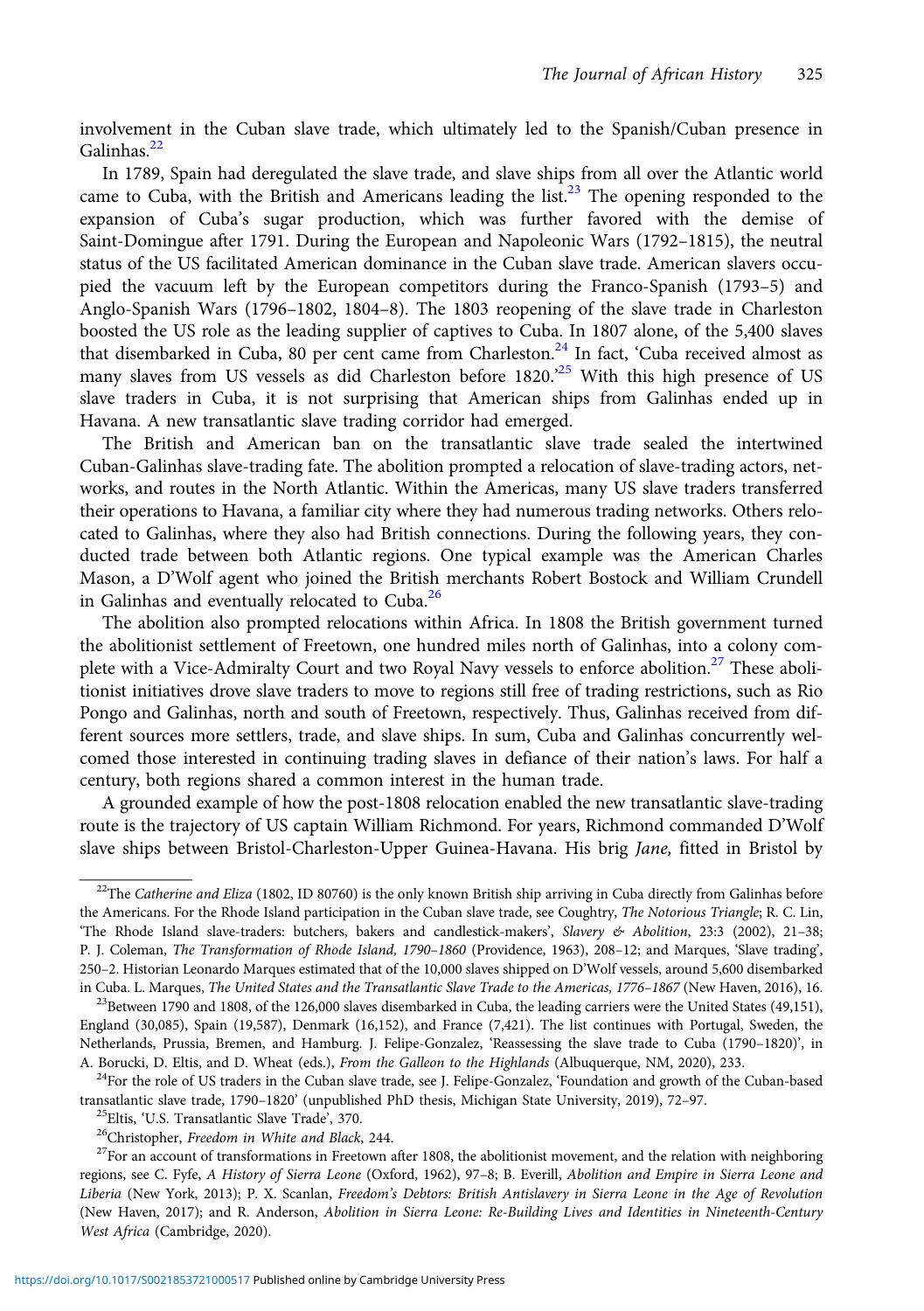James DeWolf, disembarked slaves in Havana in 1806 and Charleston in 1807.<sup>28</sup> After the U.S. Act Prohibiting Importation of Slaves, Richmond set sail to Cuba to acquire Spanish papers, which permitted him to trade slaves 'legally'. He transferred his schooner *Dos Amigos* nominally to a Spanish merchant and installed a Spanish captain on board to go to Galinhas.<sup>29</sup> The British were aware of the strategy commonly used by US citizens to circumvent the law:

[The Spanish flag] covers not only Americans but also, there are many reasons to believe, a considerable number of vessels actually British property. The American master and crew generally continue on board after the formal transfer, and two foreigners, under the denomination of captain and supercargo, are added to the ship. . . . The object of these Spanish Americans is to fill Cuba, Florida, Louisiana, and the Southern deserts of North America with slaves.<sup>30</sup>

President James Madison himself admitted to Congress 'that American citizens [we]re instrumental in carrying on a traffic in enslaved Africans, equally in violation of the laws of humanity, and defiance of those of their own country'.<sup>31</sup> The dozens of slave ships captured by British vessels in the Caribbean or off the African coast between 1808 and 1815 indicate a high ratio of 'Spanish' ships with thinly-veiled American ownership.

On 7 November 1810, HMS Crocodile intercepted Richmond's vessel Dos Amigos as it was approaching Galinhas. Since it did not have slaves aboard and was under the Spanish flag, the British released the vessel.<sup>32</sup> In Galinhas, Mason and Bostock loaded the ship with 328 slaves.<sup>33</sup> On 11 March 1811, the Dos Amigos weighed anchor in Havana with 295 African survivors and a single passenger.<sup>34</sup> Charles Mason had relocated to Cuba to serve as the agent in Havana of his Galinhas partners. One week later, when the *Dos Amigos* sailed again to Africa, it probably carried some letters from Mason to Bostock reporting the safe arrival and the profits made from the cargo's sale.<sup>35</sup> Between Mason's move to Havana in 1811 and his return to Africa in 1815, several Cuban-based but American-owned voyages went to Galinhas.

Since the British seized three of them, their documents, currently in Cuban, Spanish, and British archives, shed light on Americans' role in creating the trading circuit Havana-Galinhas. In June 1811, the British captured the schooner Paloma off of Galinhas. The vessel, the Vice-Admiralty Court found, had been built in the United States, had been nominally sold in Havana to Cuban merchants, and had sailed from Havana to Norfolk, Virginia, to load merchandise.<sup>36</sup> In 1813, the bilander Juan was seized before reaching its destination. Prosecutors discovered that James White, a native from Germantown, New Jersey, who had lived in Charleston for the past seven years, co-owned the vessel along with Cuban-based Luis Martínez and Cornelio Souchay.<sup>37</sup> Freetown's court condemned the ship for 'being the property of an American enemy' and 'trading in the universally illicit, illegal, and inhumane traffic in slaves', a legal position based more on a humanitarian idealism than reality.<sup>38</sup> Finally, the schooner *Maria Josefa* had undertaken six voyages to Africa, three

<sup>&</sup>lt;sup>28</sup>Jane (1806, ID 36860), Jane (1807, ID 36883).<br><sup>29</sup>The National Archives of the UK (TNA) High Court of Admiralty (HCA) 49/97, Vice-Admiralty Court, Sierra Leone, cases adjudicated, *Dos Amigos*, 1808–17. ID 7550.<br><sup>30</sup>African Institution, *Sixth Report*, 86.<br><sup>31</sup>H.R. Rep. No. 17-92 at 32 (1810).<br><sup>32</sup>TNA HCA 49/97, Vice-Admiralty Court, Sierra Leone, cases adjudicated, *Dos Amigos*,

<sup>&</sup>lt;sup>33</sup>Christopher, *Freedom in White and Black*, 56.<br><sup>34</sup>ANC Junta de Fomento (JF) 86/3506, 'Listado de africanos desembarcados', 1790–1820. ID 14548.<br><sup>35</sup>*Ibid*. ID 42036.<br><sup>36</sup>Antonio Yelechy, captain, was a native of Pens the Paloma, 1812; ANC Miscelánea de Libros (ML) 2524, 'Entrada de negros bozales', 1812; and ANC JF 86/3497, 'Comercio de negros, caso de la goleta *Paloma*'. ID 7653.<br><sup>37</sup>TNA HCA 42/445/680, Vice-Admiralty Court of Appeal, case of the *Juan*, 1815.<br><sup>38</sup>ID 7578. African Institution, *Eighth Report of the Directors of the African Institutio*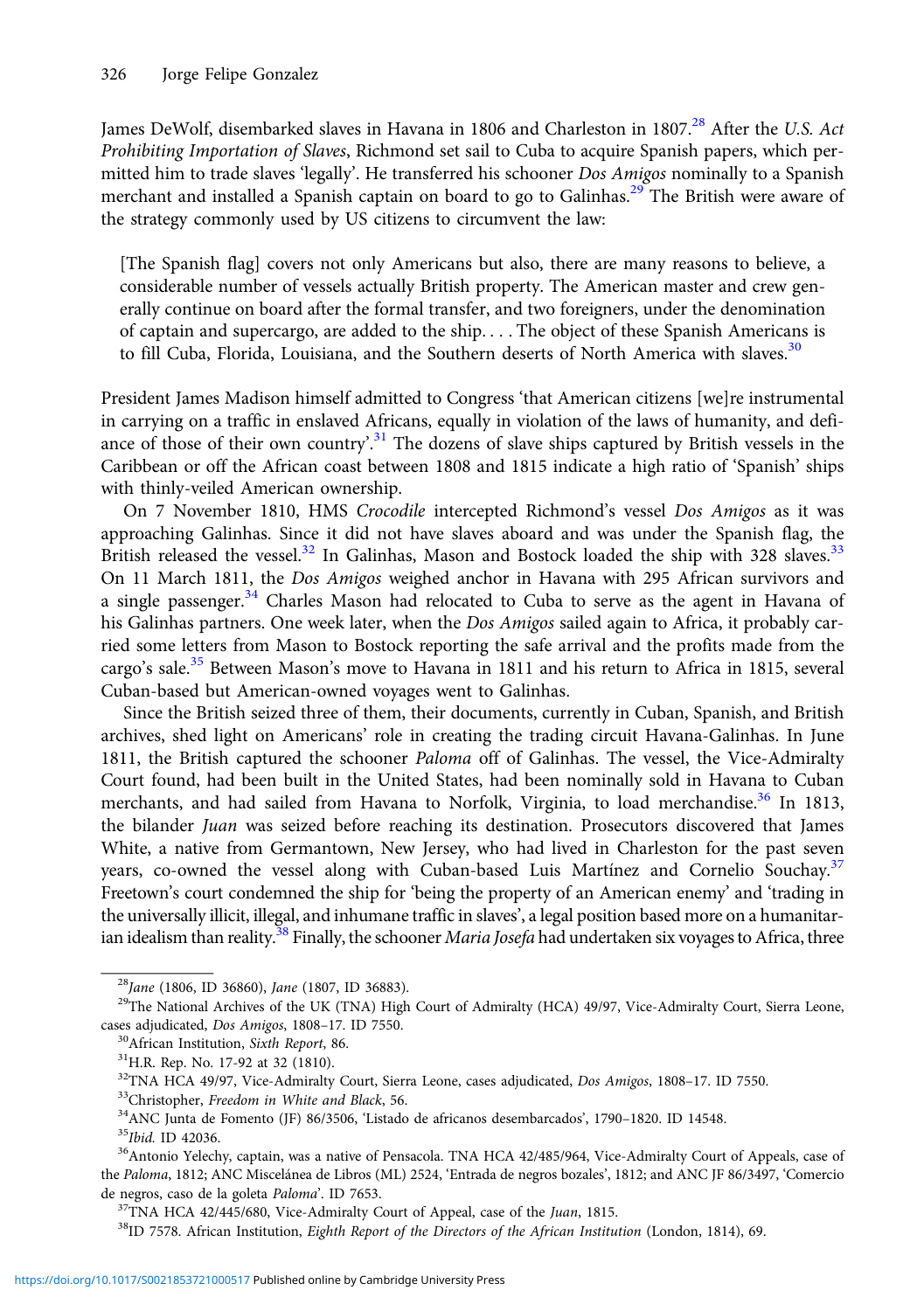of them to Galinhas, between 1811 and 1814.<sup>39</sup> For what would be its final expedition, the British found that the nominal Cuban owner of the vessel, José García Álvarez, was working on behalf of an American as well. $40$ 

The British not only captured ships but also raided slave-trading outposts from Rio Nunez to Cape Mesurado. In 1813, Freetown's Governor Charles Maxwell sent an armed force to destroy the settlements of Robert Bostock and John MacQueen in Cape Mesurado. Both were captured and transported to Australia.<sup>41</sup> After discovering his partners' fate, Charles Mason purchased the former US privateer Commodore Perry, acquired Spanish papers, and renamed it the Rosa.<sup>42</sup> On 13 November 1815, the Rosa left Havana loaded with rum, tobacco, and gunpowder and captained by the experienced Bartolomé Marcelino Mestre.<sup>43</sup> The alleged owner of the Rosa was José García Álvarez, the same man that the year before had served as nominal owner of the schooner *María Josefa.<sup>44</sup>* 

The following June, HMS Mary spotted the Rosa in Galinhas, and after 'an active fire between both parties', the ship was captured and carried to Freetown.<sup>45</sup> On the grounds of using faux Spanish papers to disguise American ownership, the Vice-Admiralty Court condemned the Rosa.<sup>46</sup> Mason found himself stranded in Freetown and surrounded by dozens of sailors and captains from other 'Spanish' ships adjudicated by the British.<sup>47</sup> The shipless men managed to get a small vessel, the Bella Maria, to sail them to Cuba. Near the Bahamas, they were shipwrecked, and Charles Mason was one of the 21 men who perished.<sup>48</sup>

The American merchant Jacob Faber replaced Mason in Galinhas. A native of Baltimore, Faber had been conducting business in Cuba since before 1808. After US abolition, he relocated to Rio Pongo, in the present-day Republic of Guinea, which had also become a hub for American slave merchants.<sup>49</sup> Like Galinhas, Rio Pongo was part of the broader trend of new transatlantic regions that expanded the trade and connected with Cuba after the abolition. Americans like Faber played a pivotal role in linking that African region with the Cuban slave market. For seven years, Jacob Faber sent loaded vessels from Pongo to Havana. In 1814, after the British burned down his factory, Faber returned to Cuba.<sup>50</sup>

<sup>&</sup>lt;sup>39</sup>See IDs 14586 (1812), 42126 (1813), 42066 (1813), 42067 (1814), and 7523 (1814). The passports for each voyage are in TNA HCA 42/468/38, Vice-Admiralty Court of Appeal, case of the *Maria Josefa*, 1814.<br><sup>40</sup>At the bottom of the muster roll, there was a note listing aboard 'four free muzzles [bozales] negroes returning to their home-

land'. Unlike the twelve members of the crew, the names of the Africans, their origins, or ages were not listed. We do not know how they achieved their freedom, assuming they were once slaves, or how they got a ticket for the Atlantic crossing. We can speculate, based on other cases in the history of the Cuban slave trade, that they were either former slaves who had gained their freedom by

purchase or manumission, or they were African traders returning to Galinhas after visiting Havana. TNA HCA 42/468/38.<br><sup>41</sup>On the capture of Bostock and McQueen, see Christopher, *Freedom in White and Black*, 91–149.<br><sup>42</sup>*I* Casualidad (1811, ID 40751), Águila (1811, ID 14544), Casualidad (1812, ID 14557), Nueva Constitución (1812, ID 7579), Rosa (1815, ID 7562), Economía (1817, ID 42037), María Josefa (1817, ID 14813), and María Josefa (1818, ID 14828); ANC JF 86/3506 'Listado de africanos desembarcados', 1790–1820; TNA HCA 42/474/896, Vice-Admiralty Court of Appeal, case of the Nueva Constitucion, 1817; African Institution, Sixth Report, 56; J. Landers, 'Slavery in the Spanish Caribbean and the failure of abolition', Review (Fernand Braudel Center), 31:3 (2008), 343-71, 357.<br><sup>44</sup>TNA Colonial Office (CO) 267/42, Dr. Stormouth to MacCarthy, 8 Apr. 1816; TNA CO 267/44, C. Robert to Barthurst,

<sup>18</sup> July 1816; ANC TC 199/30, testimony of D. José García Álvarez, 'Justificando el apresamiento hecho por los ingleses de la goleta de su propiedad titulada La Rosa', 1816; African Institution, Twelfth Report of the Directors of the African Institution (London, 1818), 161–4; TNA HCA 49/101, Decisions of the Vice-Admiralty Court of Sierra Leone, 26 June to 30 Sept., 1815.<br><sup>45</sup>ID 42004.<br><sup>46</sup>African Institution, *Twelfth Report*, 164.

<sup>&</sup>lt;sup>47</sup>These ships were the *Guadalupe*, Rayo, Eugenia, and Agustina.  $^{48}$ ANC TC 199/30, testimony of D. José García Álvarez, 1816.

<sup>49</sup>ANC TC 422/15, testimony A. Frias, 'D. Antonio de Frías contra D. Joaquín Dos Santos Méndez y Manuel Larrazabal sobre negros', 3 June 1809. On US traders in Pongo, see B. Mouser, American Colony on the Rio Pongo: The War of 1812, the Slave Trade, and the Proposed Settlement of African Americans, 1810–1830 (Trenton, NJ, 2013).<br><sup>50</sup>ANC TC 32/15, testimony of D. Botefeur, 'Daniel Botefeur, apoderado de Juan Ormond, contra Antonio Escoto por

cuentas mercantiles', May 1816.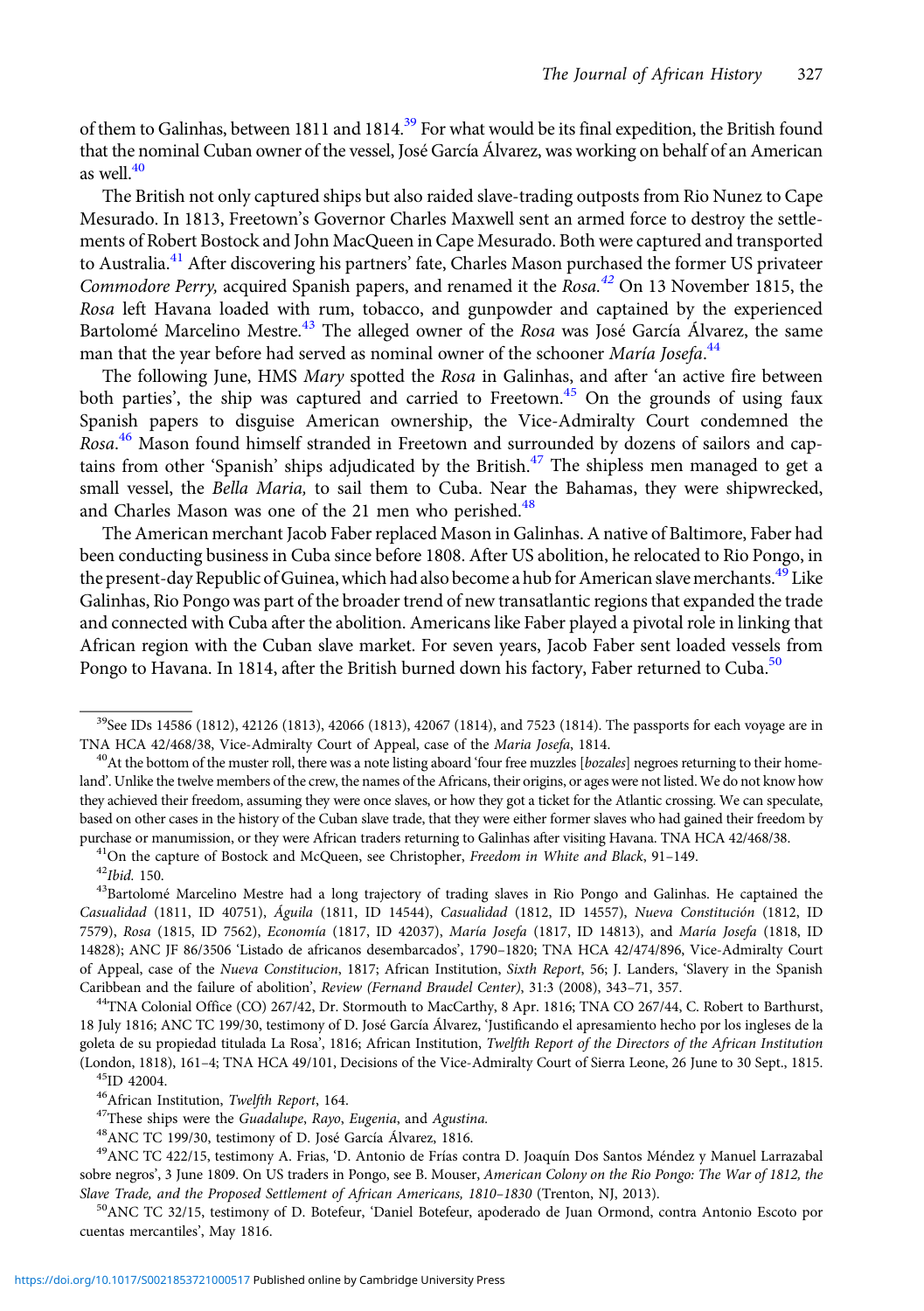In 1816, six of Havana's merchants — the brothers José Ricardo, Juan, and Antonio O'Farrill, Juan Espinosa, Martín Zavala, and Cornelio Souchay — asked Faber to join a slave-trading venture. These men were part of a growing Cuban-based transatlantic slave-trading corridor with Upper Guinea. The German Huguenot Souchay, for example, had lived in Baltimore, knew Mason, and had already sent ships to Galinhas, such as *Juan*, in 1813. The six men planned to install Faber in Galinhas to establish a trading outpost. They would finance the enterprise, purchase a vessel in the United States, and supply everything Faber needed to start up the factory. The contract, signed on 10 April 1816, stipulated that they would provide merchandise and afleet of six ships to conduct the slave trade between Galinhas and Havana. Faber would be responsible for managing the factory, gathering the captives, loading the vessels, and sending them to Cuba. In return, he would receive a quarter of the profits.<sup>51</sup> Galinhas was the first African slave-trading factory financed from Havana.<sup>52</sup>

From the seventeenth to the early nineteenth century, the transportation of Africans to the Spanish Americas had been in Portuguese, Dutch, French, and British hands. Thus, by the time Madrid deregulated the slave trade in 1789, Spaniards did not possess trading outposts in Africa, networks, a slave-trading fleet, or any experience in the transatlantic human trade. Eager to tap into that commerce to more effectively supply the expanding plantation economy, Cuban-based traders took advantage of the presence of 'foreign' slave traders on the island. With American assistance, Cubans acquired ships, learned about the trade, trained captains and pilots, acquired commercial connections along the Upper Guinea coast, and established factories such as the one at Galinhas. Faber's trajectory embodies the transfer of technologies, expertise, and networks that enabled the creation of the Cuban-based transatlantic slave trade.

Faber's first stop was Baltimore. There, he acquired the schooner Iris, a former US privateer with ports for eighteen guns described as 'an excellent ship for the type of voyage it will be employed'.<sup>53</sup> On 28 May 1816, the *Iris* arrived in Charleston captained by William Murphy, who was accompanied by Faber and Stephen Goss, the latter a slaver from Liverpool who had lived for nearly ten years in Galinhas and was transferring his factory to Faber.<sup>54</sup> The *Iris* was loaded with everything needed for an extended stay in Africa. Letters sent by Faber from Charleston to his partners in Havana listed the price, quantity, and descriptions of the merchandise and the suppliers' names in Boston, New York, and Charleston. The list included a variety of dry food, alcoholic beverages, tobacco, coffee, cookware, furniture, fabrics, firearms, ammunition, carpentry tools, medicines, candles, construction materials, tableware, and much more.<sup>55</sup>

By the time Faber sailed to Africa on 3 July 1816, a new trading system was in place. In violation of their country's laws, American merchants took over and expanded the trade from Galinhas to the Americas, particularly Cuba. After the end of the Napoleonic wars in 1815, the transatlantic slave trade peaked on the island as Cuban-based merchants consolidated their foothold in Galinhas. The redeployment of slave-trading actors, networks, and routes in the North Atlantic, the simultaneous relocation of US slave traders to Cuba and Galinhas, the shutting of long-established trading centers and the opening of new ones in Upper Guinea, the growth of Cuba as a slaving market and outfitting region, and the creation of a transatlantic corridor between Havana and Galinhas would shape the sociopolitical landscape of southern Sierra Leone for the next half-century. The consequences within Galinhas were immediate.

<sup>51</sup>ANC TC 187/6, commercial contract between J. Faber, Martin Zavala, and others to establish a factory on the African coast, 16 Apr. 1816. 52There was another factory in 1816 in Onim, financed by the Cuba-based trader Santiago de la Cuesta y Manzanal. M. del

Carmen Barcia, Pedro Blanco el Negrero: Mito, Realidad y Espacios (Havana, 2018), 28. 53ANC TC 187/6, letter from J. Faber to C. Souchay and M. Zavala, 3 June 1816.

<sup>&</sup>lt;sup>54</sup>Baltimore Patriot & Evening Advertiser, 5 Jun. 1816; Bennett and Brooks, New England Merchants, 82.<br><sup>55</sup>ANC TC 187/6, letter from W. Murphy to J. Faber, 28 June 1816.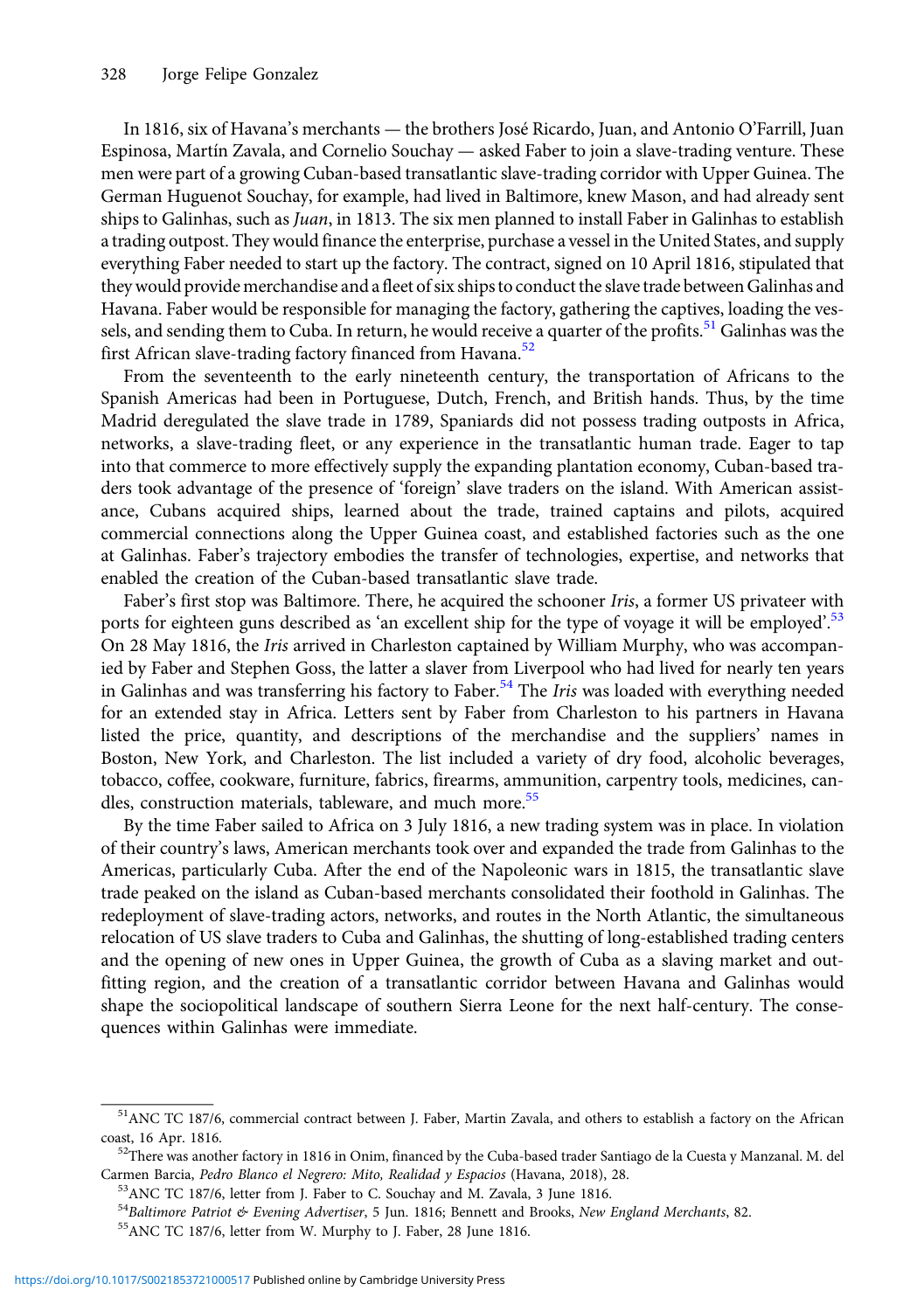## WARFARE, THE SLAVE TRADE, AND THE ESTABLISHMENT OF THE GALINHAS KINGDOM

Galinhas's early-nineteenth-century social composition is critical to understanding the nature of the events that unfolded in the region. After the sixteenth-century disintegration of the Mali Empire, Mande-speaking people from the Upper Niger moved to the coast of present-day Sierra Leone and Liberia, where they conquered, partially assimilated, and intermarried with the Mel-speaking inhabitants of the coast, such as the Bullom, Krim, Gola, and Kissi.<sup>56</sup> The newcomers, the Mande-speaking Vai people, grew to become the most influential people at the coast and the leading slave traders in coastal Galinhas.<sup>57</sup> By the early nineteenth century, the Vai were surrounded by the Mende to the north, the Bullom and Krim to the northwest, and the Gola to the northeast.

The descendants of unions between European settlers and African women added another critical social component to Galinhas. As was customary in the relationship between landlords and strangers in West Africa, white merchants, to be granted access to the land and become part of the community, established kinship ties by marrying women related to the ruling elite. Those unions resulted in a progeny of people labeled by historians as 'mulattos', 'Eurafricans', or 'lançados', who achieved power as cultural and commercial middlemen or brokers between European merchants and African rulers.<sup>58</sup> The oldest Eurafrican lineages in Galinhas were the Clevelands, Gomezes, Rogerses, Caulkers, and Tuckers.<sup>59</sup>

Vai peoples' central political units were nucleated villages made up of extended family or members of the same clan or descent group. Each village had big men, called *kpakoisia* in Mende.<sup>60</sup> Individuals reached these positions of power through kinship ties, conquest in wars, and trading connections. $61$  The community measured their leaders' prestige and authority by the wealth they accumulated in the form of dependents, such as wives, offspring, or slaves, as well as the control they exerted over other territories. Demographic pressures, economic and trading growth, the threat of common enemies, military expansions, and family unions often brought clusters of villages together, forming more complex political systems that could be better described as confederations. European sources labeled the heads of those confederations of villages or chiefdoms as 'kings', and indeed, many Vai chiefs appropriated this term to negotiate with the white newcomers. However, among themselves, the Mende word *mahawai* or 'big chief' was used.<sup>62</sup> Patrilineal kinships and a narrative of common ancestry and history bound those larger chieftaincies.<sup>63</sup> According to a report submitted to Zachary Macaulay by a British slave trader who lived in Galinhas in the late 1790s,

[Galinhas] is divided into a great many towns or districts, each of which has a voice by a delegate in a congress which assembles for the purpose of regulating the affairs of the kingdom.

Historical and Anthropological Perspectives (Madison, 1977), 287.<br><sup>62</sup>Jones, *Slaves to Palm Kernels*, 13.<br><sup>63</sup>The earliest known sizeable political entity in southern Sierra Leone was the Kquoja kingdom, which, at the hei

power in the early seventeenth century, stretched from the Sierra Leone peninsula to Cape Mount. A. Jones, 'The Kquoja kingdom: a forest state in the seventeenth century West Africa', Paideuma, 29 (1983), 23–43.

<sup>56</sup>A. W. Massing, 'The Mane, the decline of Mali, and the Mandinka expansion towards the South Windward Coast', Cahiers d'Études Africaines, 25:97 (1985), 21–55; Holsoe, 'Cassava-leaf people', 81–2.<br><sup>57</sup>H. C. Creswick, 'Life amongst the Veys', *Transactions of the Ethnological Society of London*, 6 (1868), 354–61;

S. J. Johnson, Traditional History, Customary Laws, Mores, Folkways, and Legends of the Vai Tribe (Monrovia, 1954), 8–9; A. Jones, 'Who were the Vai?', The Journal of African History, 22:2 (1981), 159–78; Church Missionary Society Archives, Birmingham (CMS) CAI/0135/16B, S. W. Koelle, 'Account of a journey into the Vei-country', 19–21; P. E. H. Hair, 'An account of the Liberia hinterland c. 1780', Sierra Leone Studies, 16 (1962), 218-26; G. E. Brooks, Landlords and Strangers: Ecology, Society, and Trade in Western Africa, 1000–1630 (Boulder, CO, 1993).<br><sup>58</sup>G. E. Brooks, Eurafricans in Western Africa: Commerce, Social Status, Gender and Religious Observance from the

Sixteenth to Eighteenth Century (Athens, OH, 2003); W. Rodney, A History of the Upper Guinea Coast 1545 to 1800, (Oxford, 1970), 200–23.<br><sup>59</sup>A. Jones, 'White roots: written and oral testimony on the "first" Mr. Rogers', *History in Africa*, 10 (1983), 151–62.<br><sup>60</sup>Holsoe, 'Cassava-leaf people', 13; Jones, *Slaves to Palm Kernels*, 13–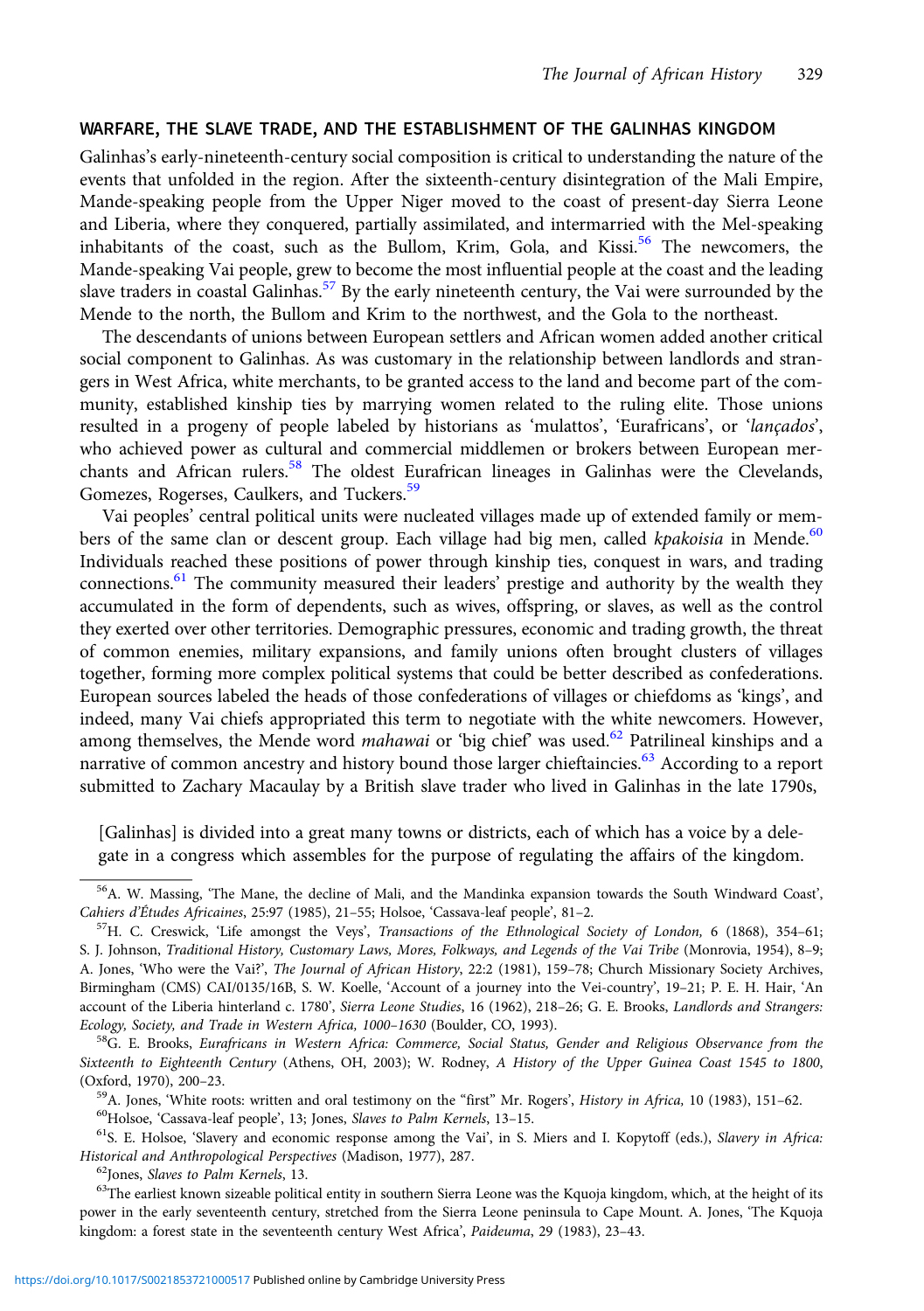These also elect a King who becomes their organ & who is invested with unlimited power to execute their resolves, but he cannot go beyond these. It is now seven years since the death of their last king & during that time the king's gold-headed cane has occupied his place at palavers, & to that the same respect is paid as to the king himself, his minister now as in his lifetime declaring & executing what he is instructed by the congress or palaver to consider as the king's will. $64$ 

The growing early-nineteenth-century Atlantic slave trade shattered the balance of power among Galinhas villages as described above. From a domestic standpoint, increasing tensions were another episode in a long history of commercial rivalries, this time propelled by the emergent trade in human bodies. Around 1805 two big men (kpakoisia), Fan Souner and Siaka, stopped paying tribute to their overlord (mahawai), Carribil. To settle the dispute, Mattier Roger, the eldest leader, summoned a palaver, an official council attended by the ruling elite to administer justice and reach consensus on legal, political, economic, and religious matters affecting community members.<sup>65</sup> Each faction sought support from their respective British tenants. Fan Souner went to John Lascelles, who provided him with forty slaves and puncheons of rum; Siaka received the same from William Crundell, while 'prince' Carribil got support from a Mr. Willing. Carribil, knowing that Siaka and Fan Souner had bribed Mattier Roger and that his enemies had planned to assassinate him, 'removed all his goods that night, and the women and children, and dug up the bones of his father and carried them with him'.<sup>66</sup> One of the warriors loyal to Carribil, Stephen Rogers, who descended from an old lineage of Eurafricans, was killed and dismembered. Carribil, followed by the Krim people, returned to Galinhas and burned down some towns and factories. The people from Mano and Tewo, allied to Carribil, addressed the 'confederate chiefs of Galinhas':

You tell the white people to pay no duties to the king's son, and they listen to you, though they know that Carribil is heir to the late king, and no King has been made in his place. No: we will join with Carribil, and drive all the white people away, for it is they who make you so proud, and they, at the bottom, excite all the trouble in the country.<sup>67</sup>

As a result of the war, 'the white people were all driven away; and none got off without great loss.'<sup>68</sup> A letter from an American slaver confirms the expulsion of the British slave traders from Galinhas. In 1807, captain Joseph Wood of the US slave ship Mary wrote to the commercial firm Gardner and Dean, owners of the vessel in Newport, Rhode Island, that 'the natives have driven all the white traders from the Gallinas, which of course must be injurious to the trade.<sup>'69</sup> With some interruptions, the war continued for more than a decade until its final resolution in the 1820s.

Two supporters of Carribil related the events to John Kizell, a former slave from South Carolina living in Sherbro as an abolitionist.<sup>70</sup> Kizell, in turn, sent a report to the British authorities in Freetown, which remains the only known existing account about the conflict. In Kizell's story, the war was caused by 'white people with respect to the prices of slaves and the duties', who encouraged the conflict because 'it would furnish them with the means of getting slaves.' These words are

<sup>&</sup>lt;sup>64</sup>Jones, Slaves to Palm Kernels, 55.<br><sup>65</sup>Various eighteenth- and nineteenth-century observers recorded the system of settling disputes through palavers. J. Matthews, A Voyage to the River Sierra Leone (London, 1788), 83–5; Owen, Journal, 49.<br><sup>66</sup>African Institution, Sixth Report, 149–53.<br><sup>67</sup>'Origin of the Gallinas War', in *The Literary Panorama: Being a Review* 

Register, 5 (1809), 341.<br><sup>68</sup>African Institution, Sixth Report, 153. 68Africal Society, Slavery Collection (NYHS), box 2, series II, J. Wood to Gardner and Dean, 25 Jan. 1807.

 $^{70}$ On Kizell's life, see K. G. Lowther, The African Odyssey of John Kizell: A South Carolina Slave Returns to Fight the Slave Trade in His African Homeland, (Columbia, SC, 2011).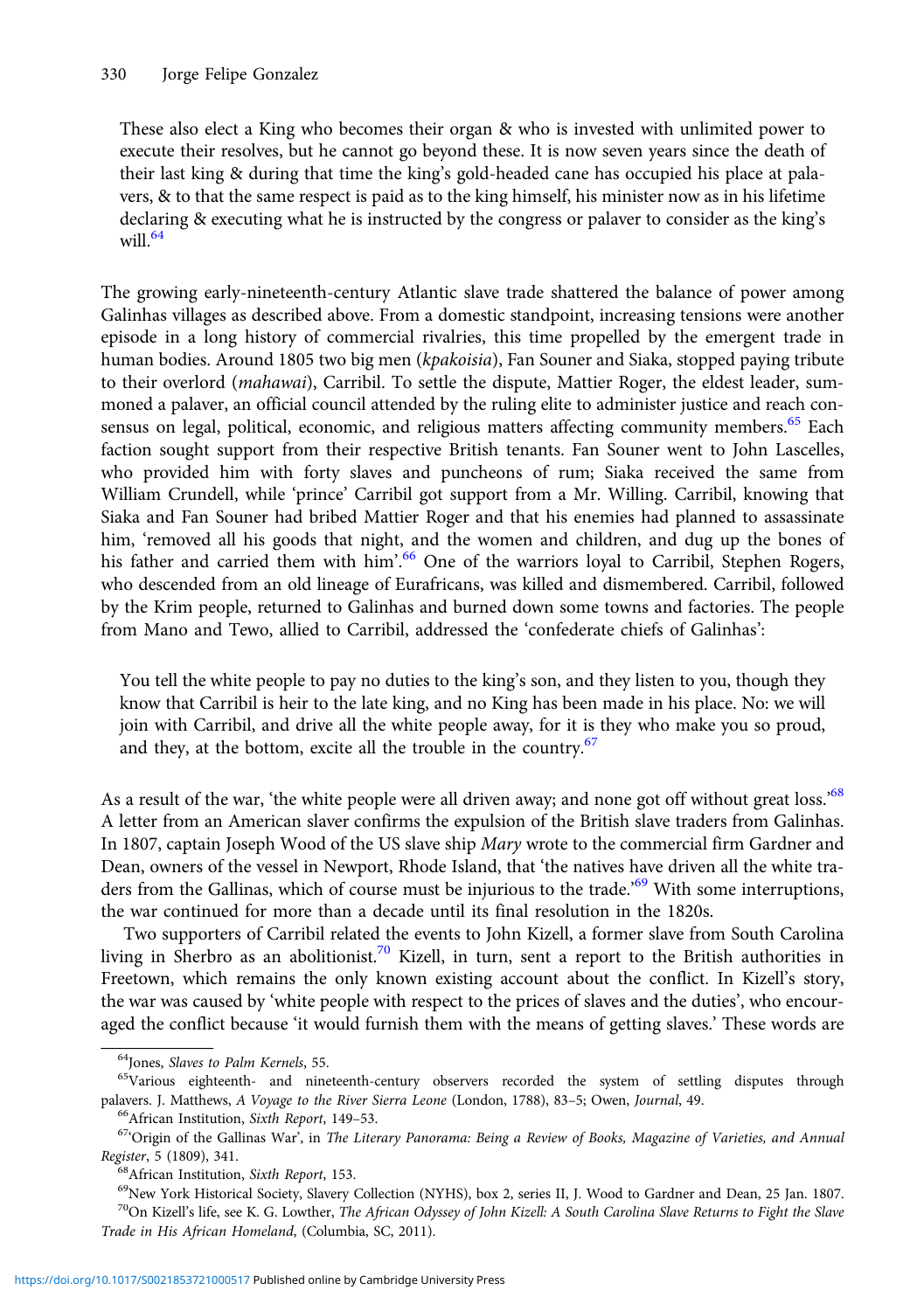consistent with the abolitionist narrative and the broader European perception of Africans as easily susceptible to white manipulation. It is difficult to assess the veracity of Kizell's account, nor should we accept his claims that African chiefs were subordinate to 'whites'. Many Africanist historians now agree that precolonial African landlords controlled most regions during the transatlantic slave trade age. The Vai saying 'sunda ma gara, ke a sunda-fa', or 'a stranger has no power but his landlords', summarized Galinhas's power relations.<sup>71</sup> Finally, as shown below, wars did not necessarily mean more profit for the slave traders.

Around 1809, warring parties had reached a truce, and the white traders were allowed to return. This coincided with the settlement of US traders in the region. In 1810, Chiefs Siaka, Fan Souner, Dewara Soba, Mattier Roger, and Senhor Medeina granted the American Charles Mason 'and his factory every protection in the country, and free permission to cut wood, thatch, and get water and mud and anything requisite to the Factory' in exchange for fifty bars of tobacco, one cask of rum, and gunpowder.<sup>72</sup> Siaka was Mason's main landlord. Thus, when Mason sailed to Cuba in 1811, he had left behind his British partners and a network of Vai chiefs' loading vessels with captives bound for Havana. As already explained, the number of slave ships heading from Havana to Galinhas increased by the years.

In mid-1816, the Iris transporting Faber to Africa arrived at Sherbro, between Freetown and Galinhas, where the renowned 'mulatto' slave dealer William Tucker welcomed the crew. During a dinner of fowls and rice hotly peppered and yellowed with palm oil, Tucker confessed that he met Jacob Faber when he managed his Rio Pongo factory. This revelation indicates the extensive network of traders traversing the West African coast. On 25 August 1816, the Iris anchored off the Kerefe River, where there were 'several schooners under Spanish, French, and Dutch colors waiting for slaves, all clippers built in Baltimore'.<sup>73</sup>

By the time Faber disembarked in Galinhas, the region was on its way to becoming a thriving slaving hub supplying the increasing demand from Cuba. People searching for new living opportunities migrated to the coast to find employment in the service economy surrounding slave markets. We can only guess the demographic impact of the growing commercial activity on a region with relatively infertile soils and a politically fragmented society. Competing chiefs wanted to get what they considered a fair share of the trade. Thus, demographic pressures and preexisting political tensions boosted by the increased demand for slaves were ingredients for the soon-to-come sociopolitical turmoil.

On 13 November 1816, a few days after disembarking in Galinhas, Jacob Faber wrote to his partners in Havana: 'A civil war has broken out between both sides of the river.'<sup>74</sup> The conflict that Faber described manifested between two African chiefs, Siaka and Amara Lalu. It was not motivated by ethnolinguistic or religious considerations; both Siaka and Amara Lalu were Vai by birth and Islamic in belief.<sup>75</sup> Instead, the war was a rupture between members of the same lineage, descent group, or clan: Siaka from the Passii Massaquoi chiefdom and Amara Lalu from the Kiajua

highlights the Mende influence on the coast. Beginning with traders, doctors, and pilgrims, by the end of the nineteenth century most Vai people had been converted to Islam. The expansion of the transatlantic slave trade also played a major role in attracting Muslim slave traders, which hastened the spread of Islam. By the mid-nineteenth century, according to oral sources collected by Adam Jones, there was a Koranic school in Tindo where Mana, Siaka's son and heir to the kingdom, studied. Jones, Slaves to Palm Kernels, 73. See also J. B. Cates, 'Mr. Cates's excursion to the Bassa country', in Church Missionary Society, Proceedings of the Church Missionary Society for Africa and the East (London, 1820), 276–80; and

<sup>&</sup>lt;sup>71</sup>Koelle, Outlines of a Grammar, 215.<br><sup>72</sup>James Marshall and Marie-Louis Osborn Collection, Beinecke Rare Book and Manuscript Library, Yale University, Robert Bostock Documents Concerning the Slave Trade, file 19662, contract signed between Robert Bostock, Mr. Searca, and others to establish a factory, 1810, ([https://collections.library.yale.edu/catalog/2043608\)](https://collections.library.yale.edu/catalog/2043608).<br><sup>73</sup>Bennett and Brooks, *New England Merchants*, 81.<br><sup>74</sup>ANC TC 180/18, letter from J. Faber to M. Zavala, 12 Nov. 1816. Whi

<sup>1818,</sup> this letter from Faber to his partners in Havana tells the exact moment when the conflict began: October, 1816.<br><sup>75</sup>The oldest known account describing the Islamic influence among the Vai is from the late eighteenth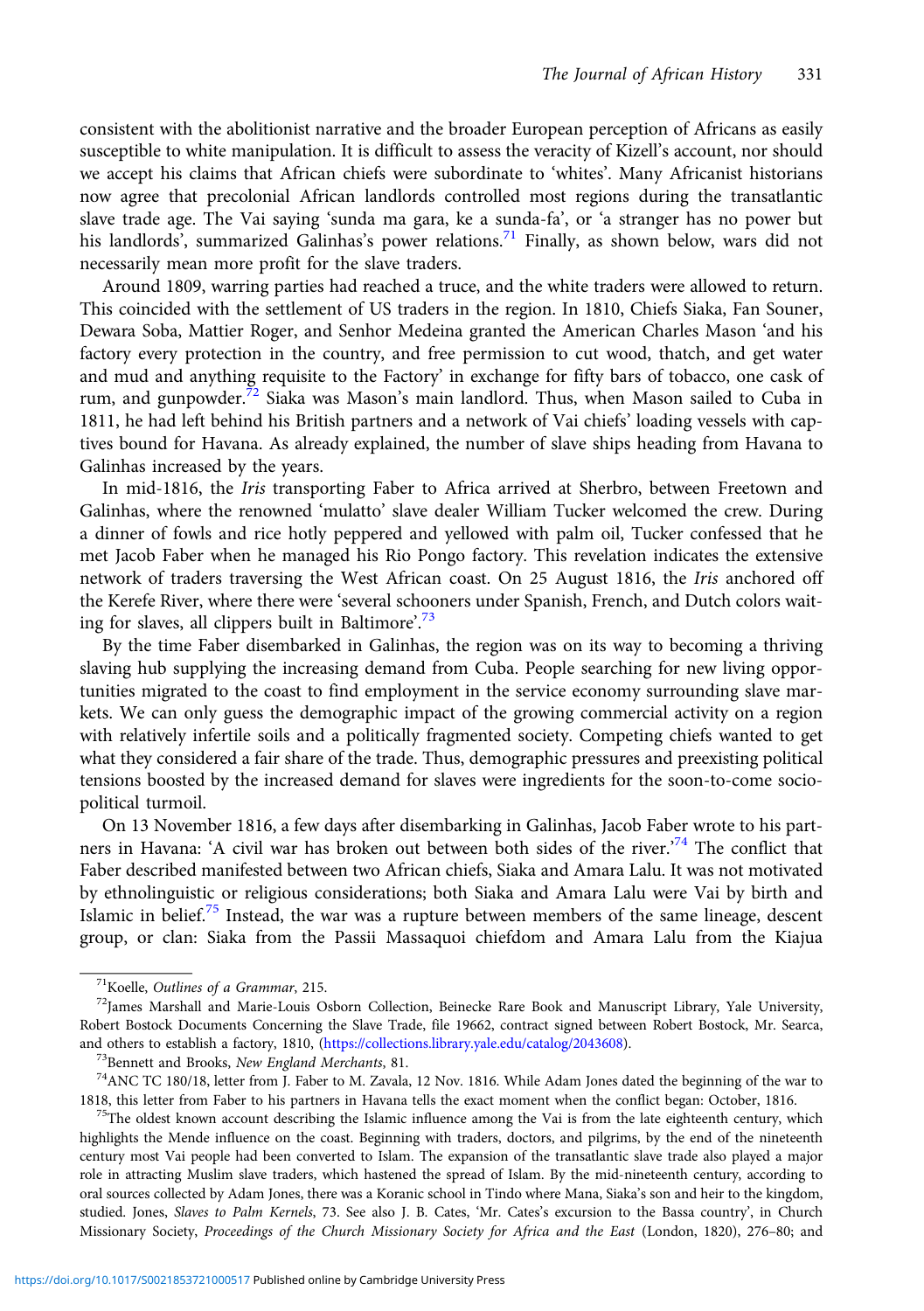Massaquoi chiefdom.<sup>76</sup> According to inconsistent oral traditions, Siaka was either Amara's father, stepfather, or possibly uncle.<sup>77</sup> Theodore Canot described the war as a 'family feud':

The principal parties in this family feud were the Amarars and Shiakars. Amarar was a native of Shebar, and, through several generations, had Mandingo blood in his veins; Shiakar, born on the river, considered himself a noble of the land and being the aggressor in this conflict, disputed his prize with the wildest ferocity of a savage.<sup>78</sup>

Faber sided with his landlord Siaka. 'I have taken residence in the strongest side,' he wrote to Havana, 'the kings and chiefs here are very happy I have come to live with them.<sup>79</sup> By December, Jacob Faber had moved to Siaka's village, Gendema, Galinhas's future capital. Gendema, located less than four miles from the mouth of the Kerefe River, was the main stop along the routes taken by caravans coming from the interior. In 1819, the British missionary John B. Cates described it as a prosperous town:

The place is strongly defended: there are many cannons of different sizes, some mounted and others not, with a quantity of small arms and spears. The town contains about 150 houses and 500 or 600 inhabitants at this time, but in time of war, they amount to 1,000. The houses are . . . made of mud . . . . They stand in general, four or five together, surrounding a small irregular square, in which the people sit lounging about or playing. The one in which the king's principal residence stands is the largest and has four houses: one side, is his sleeping house, opposite to this, is his store, on the other side, is his great house, as it is called; which is a large room for receiving his guests, furnished with a few chairs, a large table, a chest of drawers, and some boxes all round which serve as benches to sit upon; the walls being adorned with mats and the skin of leopards which had been killed by them, with several large looking-glasses and some common prints. The house opposite to this is his armory, which is open on the side next to the square, so as to display his cannon and other arms deposited.<sup>80</sup>

In exchange for protection, Jacob Faber had to supply Siaka with resources, restrain from trading with the enemy, and take up arms on his behalf if needed. A contract signed on 22 December 1816 between Siaka, other chiefs, and Faber set the tone of the relationship:

Mr. William Gomez, Mr. Schaker, and Mr. Rogers, principal chiefs of the north side of Galinhas, currently engaged in the war that unfortunately exists, warn Mr. Faber that he cannot, and it is not possible hereafter, to allow him to supply their enemies with goods on the bars of both entrances of the river Galinhas. That they will allow him to load his properties at all times with no impediments or disturbances, and they agree and promise that if they can do any favor to Mr. Faber in helping to load, they will do it with the utmost pleasure. If Mr. Faber were willing to visit Mr. Gomez, Mr. Schaker, or Mr. Rogers, he could do it

J. F. Hopewell, 'Muslim penetration into French Guinea, Sierra Leone, and Liberia before 1850' (unpublished PhD thesis,

Columbia University, 1958), 83. 76Today, those claiming descent from the Pasii inhabit the west side of the Moa in the chiefdoms of Kpaka and Galliness Perri, while the descendants of the Kiajua live on the east bank in Soro-Gbema chiefdom, along the border with Liberia.

Jones, 'White roots', 156. Jones, 156. 77A. Jones, 'White roots', 1836–1841: A comparison of the sources', *History in Africa*, 8

<sup>(1981), 89–106, 94. 78</sup>Canot, Adventures, 333. 78Canot, Adventures, 333. 79ANC TC 180/18, letter from J. Faber to M. Zavala and C. Souchay, 13 Nov. 1816.

<sup>80</sup>Cates, 'Excursion to the Bassa country', 277.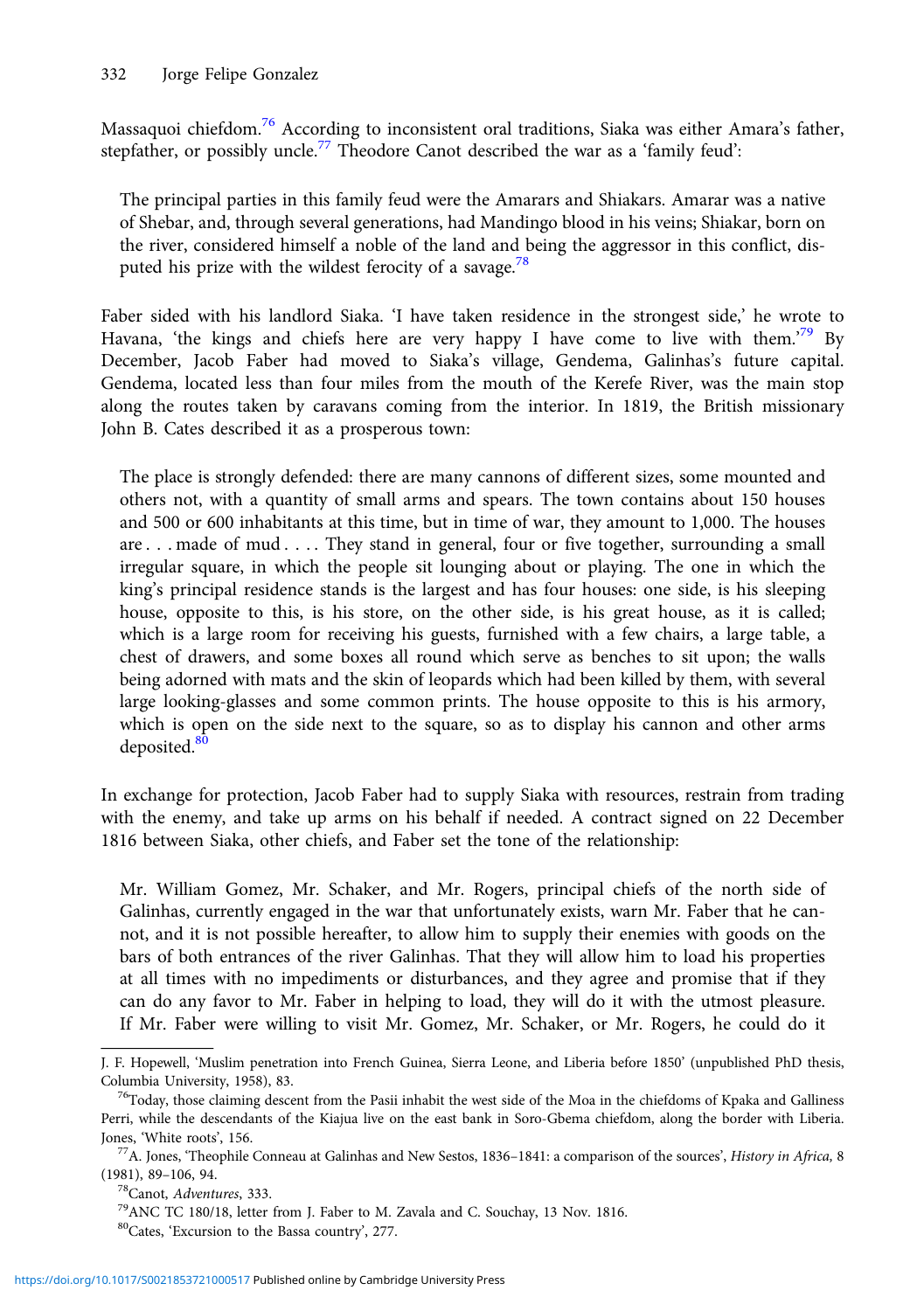with all confidence at any time since you will be considered as neutral in this unnatural war. If Mr. Faber, at any time, sends his crew to any of the said chiefs, they promise that they would not be bothered or detained. Signed in Galinhas by W. Booth, Gomez, Mr. Shacker, and Mr. Roger on board the schooner Iris from Boston on December 22, 1816.<sup>81</sup>

As this contract shows, Faber had to respond to Siaka and other principal chiefs in the region, such as Gomez and Roger. The Gomez family descended from a Portuguese lançado who settled in Bissau in the late seventeenth century.<sup>82</sup> By the early nineteenth century, branches of the family were scattered along the Upper Guinea coast. In Galinhas, there were two principal Gomez brothers, William and Charles, who had taken different political paths during the war. While William had pledged alliance to Siaka, Charles supported Amara Lalu.<sup>83</sup> The missionary Cates described his impressions of a visit he paid to Charles Gomez in 1819:

Mr. Gomez received an education in England, and apparently a good one; though he now lives in the fashion of the country, with a loose cloth around his body, and half a dozen wives for servants. He conversed freely and seemed to possess considerable knowledge of the affairs of England, though it is sixteen years since he was there. $84$ 

The Rogerses descended from the British merchant Zachary Rogers, who settled in Sherbro in the late seventeenth century. Like the Gomezes, Rogerses could be found on both sides of the conflict and all over Galinhas. After generations of marriages and alliances, some were closely related to the Pasii Massaquois, while others were linked to the Kiajua Massaquouis, each with a separate territory.<sup>85</sup> In the early nineteenth century, the Rogerses allied with Siaka lived in Mina, a village located in the mouth of the Kerefe and the final stop on the slaving path coming from the interior.<sup>86</sup>

Despite what seems a clear-cut division between political groups, the reality of the war was more complicated. Alliances among villages, chiefs, and merchants shifted frequently. Behind the scenes, new coalitions were forged, and allies could quickly become enemies. It is impossible to reconstruct the details of shifting alliances, but documents produced by Faber and others offer glimpses. For example, Howland's description shows a much more complex picture of the relationship between the Gomez brothers:

The two scoundrels managed to be made chiefs over different tribes, and mutually agreed to make war and lead their men into ambush alternately to take them prisoners for slaves and divide the spoil between them. One had a town on the Galinas and one on Sugary River near Cape Mount. We heard them boast of their exploits over their wine at Faber's table.<sup>87</sup>

Jacob Faber himself, despite agreements with his landlords, provided merchandise to the opposing faction. In a letter from January 1817, Faber asked his partners in Havana for goods for 'two brothers, the main chiefs in Mano's party', William and Charles Gomez, supposedly enemies.<sup>88</sup> Years later, he paid the price for his duplicity. Despite his shady business, Faber considered himself a fair judge of others' political conduct. In a letter to his partners from July 1818, Faber wrote that 'the natives here do not have any law or customs to make them accountable for any moral or serious

 $81$ ANC TC 180/18, contract signed by J. Faber, W. Booth, Mr. Shacker, and Mr. Roger, 22 Dec. 1816.<br> $82$ Mouser, 'Trade and politics', 312.

<sup>&</sup>lt;sup>83</sup>Bennett and Brooks, *New England Merchants*, 86.<br><sup>84</sup>Cates, 'Excursion to the Bassa country', 280.<br><sup>85</sup>Jones, *Slaves to Palm Kernels*, 12.<br><sup>86</sup>Jones, 'White roots', 156.<br><sup>87</sup>Bennett and Brooks, *New England Merchants*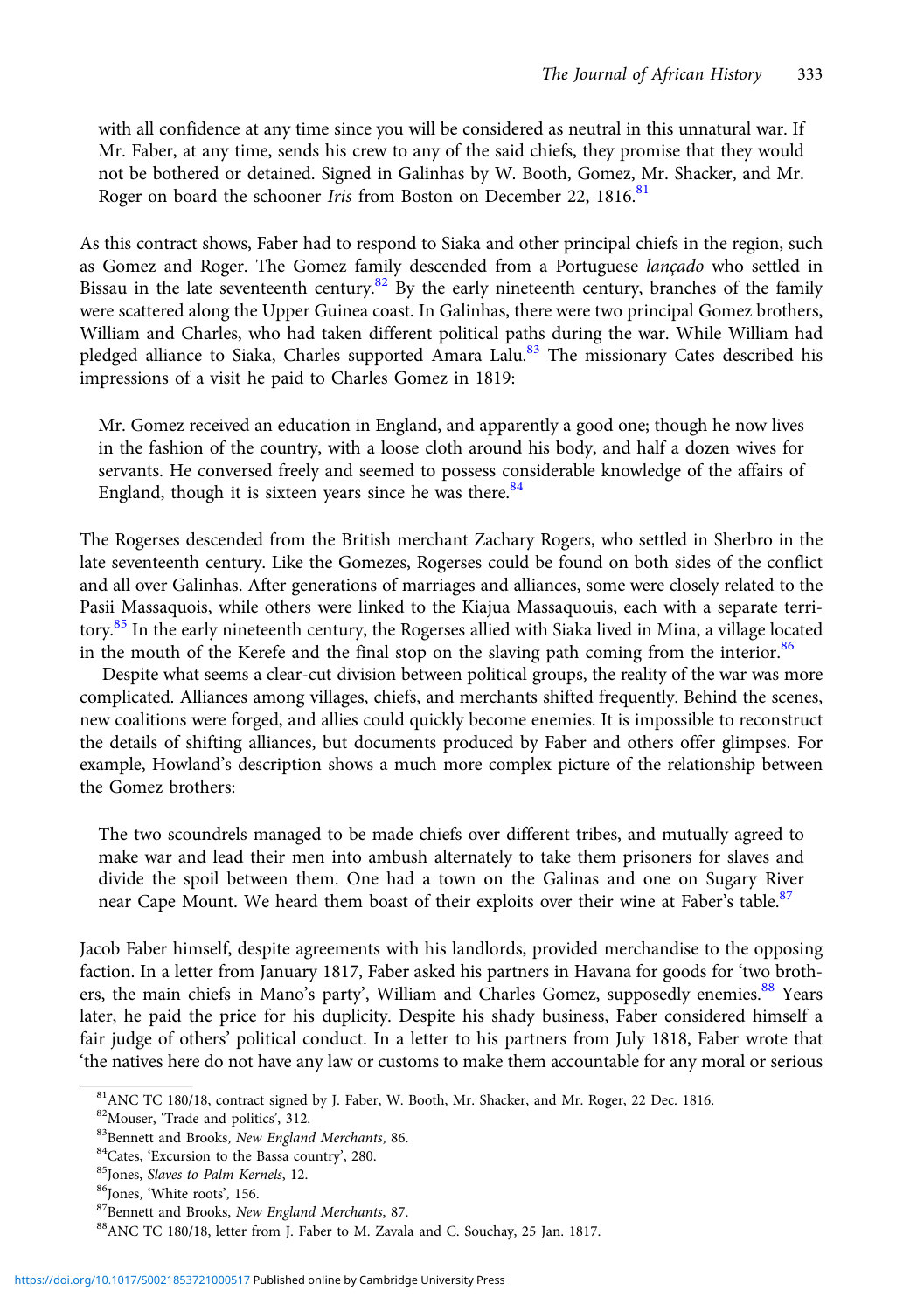obligations, they are divided among different towns, each chief does not have any other law for his behavior than his own will.<sup>89</sup> Even though Faber's words reflected the condescension of most white men in Africa, his attitude was grounded in the profound instability in the region:

When interests are at stake  $-$  Faber said  $-$  the promises or good faith of an African nation cannot be trusted, and they take advantage of them the first opportunity they have. Strength is the only thing that rules here, the only one respected, and the best and most secure reasoning that can be used. $90$ 

With such a predisposition towards his neighbors amidst a very hostile environment, Faber got ready for worst-case scenarios. He continuously asked his partners in Havana for resources to protect himself and his properties. Most of his original companions, such as Stephen Goss, had died from diseases, and Faber asked in many letters for six or eight men to 'protect the factory and the merchandise'. He believed that such numbers of whites would cause an 'impression' among the natives.<sup>91</sup> The replacements, however, never arrived.<sup>92</sup> He did receive more resources  $$ boats, cannons, and muskets. Yet without loyal men, as he soon realized, firearms were at best futile and, at worst, a magnet for plunderers.

Faber plied his landlord Siaka with cannons, grenades, catapults, gunpowder, boats, and luxuries such as tobacco, sugar, fabrics, wines, or cheese. On one occasion, Siaka sent to Havana the tail of an elephant, a sign of royal authority, to be embroidered in silver. The request was fulfilled in the spring of 1817, as noted in the ledger of the schooner Circasiana.<sup>93</sup> A letter on board explained that 'Ciaca's [sic] orders are inside a tin box except for the hat that is outside wrapped in paper, [on] which costs are listed. We hope that they are of his liking.'<sup>94</sup> Adam Jones has assessed the importance of these goods for Siaka in winning the war:

Siaka's armies depended to a large extent on imports of gunpowder, guns, iron, lead, and (perhaps) cannons. He also needed tobacco, spirits, and other articles to reward warriors. Imported merchandize was also essential for arranging marriages and meeting obligations to one's in-laws. In this sense, the Galinhas kingdom was built upon the slave trade, although it was also a product of Siaka's political skills.<sup>9</sup>

In addition to fulfilling Siaka's material needs, Faber had to join forces in case of an attack. On 2 March 1817,

between 3 and 4 in the morning, the enemy attacked the city where I reside, intending to take it by assault. This gave me a reason to amuse myself for two hours with my cannon. We expect another visit any day, and I hope that their success will be as when they lost their canoes, boats, a canon, some weapons, and had several deaths and prisoners.<sup>96</sup>

We have no details for most battles, but a decisive one took place in mid-1818 when Siaka attacked Amara Lalu's village on the Moa River's west bank. Siaka plundered the place and captured ten

 $89$ *Ibid.* 

 $90$ *Ibid.* 

 $91$ *Ibid.* 

<sup>&</sup>lt;sup>92</sup>In February 1818, when the schooner Circasiana was leaving Havana with six Americans to assist Faber, the Spanish authorities inspected the ship and fined the owners for carrying foreigners aboard. <sup>93</sup>ANC TC 187/6, ledger of the *Circasiana*, Mar. 1817. <sup>94</sup>ANC TC 180/18, letter from M. Zavala to J. Faber, Mar. 1817. <sup>95</sup>Jones, *Sla* 

<sup>&</sup>lt;sup>96</sup>ANC TC 180/18, letter from J. Faber to M. Zavala, 8 Mar. 1817.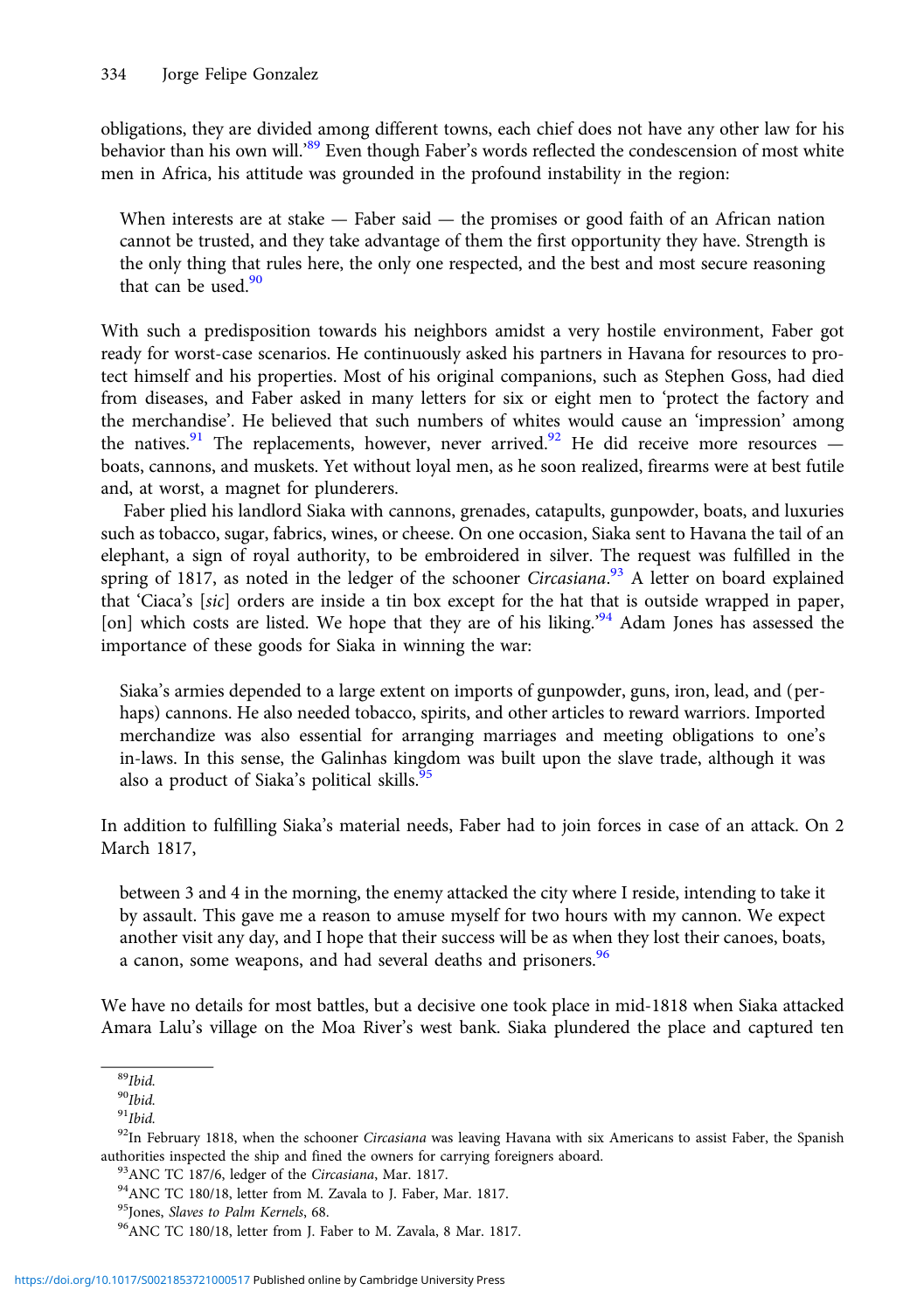prisoners whose heads were fixed on the posts forming the fence.<sup>97</sup> Defeated, Amara Lalu resettled on the opposite side of the river, close to today's town of Male.<sup>98</sup> Siaka achieved control over the most critical commercial channels in Galinhas, the estuaries of the Kerefe and Moa Rivers, where most slave-trading transactions took place. Amara's region of influence was restricted to the area between the Moa and Mano Rivers. However, the war was far from over.

The support that Faber lent to Siaka is a typical example of the relationship between landlords and strangers, as observed everywhere in West Africa. In this case, it was the beginning of many decades of partnership between Siaka, his descendants and many Spaniards who joined, in the 1820s, the slave trade in Galinhas. The consequence of this cooperation is evident. Cuban resources and the increasing demand for captives played a pivotal role in the victory of Siaka and the foundation of the Galinhas kingdom. The expansion of this transatlantic partnership also made possible Siaka's inland expansion.

Faber's records also offer unique insight into the interplay between warfare and the slave trade during the formation of what we could consider a predatory state. Based on what the abolitionists claimed and most historians have argued, we might believe that warfare was the ideal environment for the slave trade to thrive since it would generate more prisoners to fill the slave ships. Although this was true for already established political entities with well-defined slaving frontiers, the argument is less tenable when we look at the origins of a predatory state. When war broke out, Faber, a man with a long career as a slave trader, felt that the war was good news. On 13 November 1816, days after the beginning of the war, he wrote a reassuring letter to his partners:

I consider this event to play favorably for my future operations since it will be the cause for prohibiting access of competitors; while this state of affairs continues, I will have the field open for my interests. I have positive reasons to believe that there will be an abundance of slaves to be acquired.<sup>99</sup>

Faber soon realized that he had miscalculated the consequences of warfare for both his business and personal wellbeing. He never fulfilled the number of slaves he had committed to deliver to Havana; the captives' 'quality'  $-$  defined in physical health and appearance  $-$  was undesirable, and their costs were higher than usual. Years later, he had to explain to an ill-informed Cuban court the consequences of the war. Faber, contrary to his initial hopes, had learned that wars were disruptive when they occurred on his doorstep.

The transatlantic slave trade relied on a fragile equilibrium between peace on the Atlantic shore, where the factories were located, and warfare in surrounding regions, where most slaves were captured. An illustration of that assertion is what a British trader visiting Freetown from Galinhas told Macaulay in the 1790s. The slave trade, he said, 'caused wars and accumulation of miseries' in the hinterland, but not on the coast, where peace was maintained to keep the 'path open for the trade from the interior'.<sup>100</sup> Jones has rightly concluded that 'too much warfare was bad even for the slave trade, especially if fought near the coast since it prevented interregional commerce.<sup>'101</sup> The consequences of the war were immediately felt not only in the interregional or Atlantic commerce but, most importantly, in the everyday life of ordinary people working on the production and service economy underpinning the slave trade.

<sup>&</sup>lt;sup>97</sup>Villages were protected by three or four concentric circles of walls made of 'palisades of timbers driven into the ground and bound tightly together with vines', with watchtowers on the top guarding surrounding areas. Cates, 'Excursion to the Bassa country', 276–80.<br><sup>98</sup>Jones, Slaves to Palm Kernels, 63. 99<br><sup>99</sup>ANC TC 180/18, letter from J. Faber to M. Zavala C. Souchay, 13 Nov. 1816.

 $100$  Jones, *Slaves to Palm Kernels*, 37.<br> $101$ *Ibid.* 33.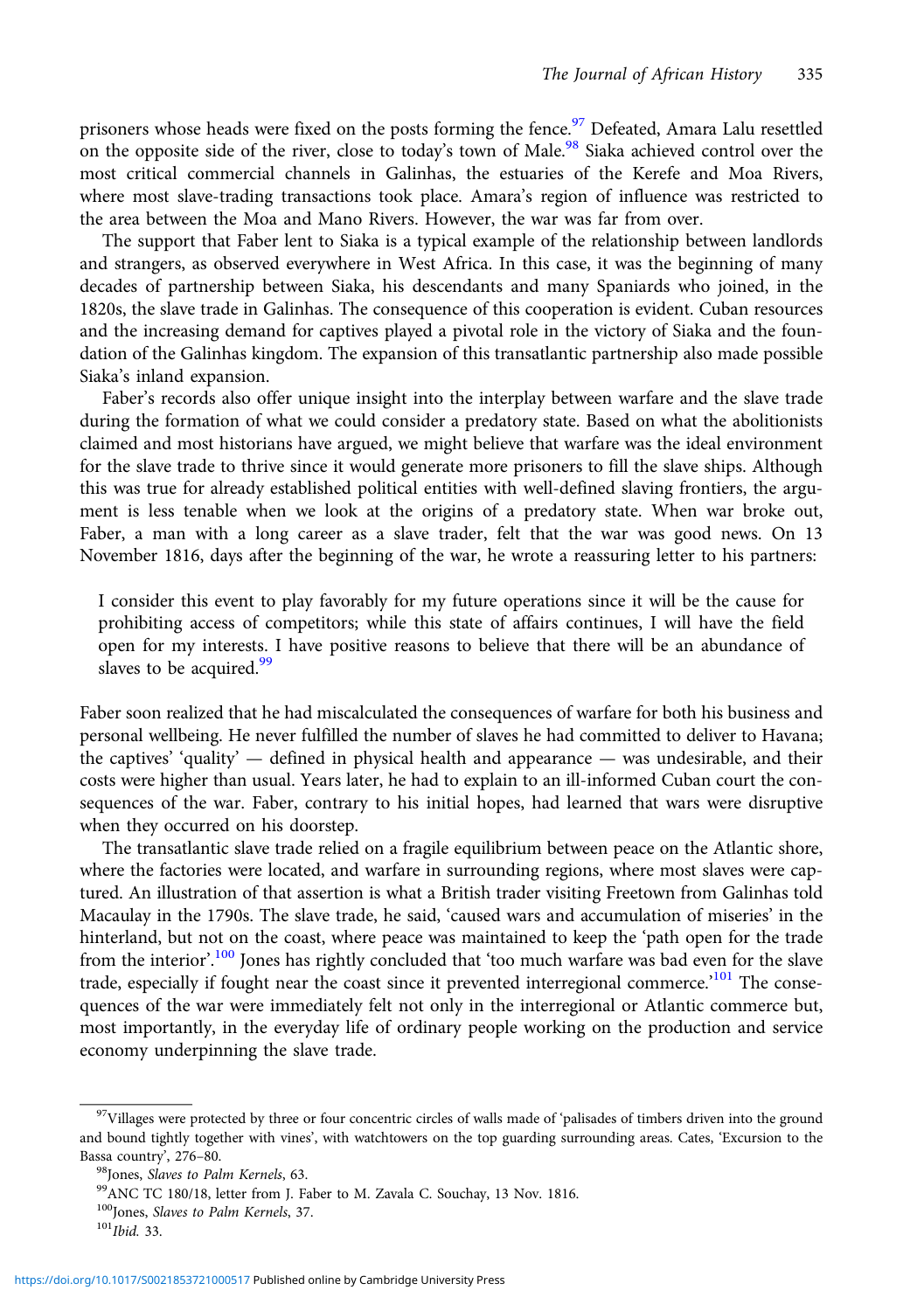Coastal slave trading operations required security to access, purchase, imprison, feed, guard, and sell the captives. Inhabitants of neighboring villages depended on social peace to provide necessary services such as farming, transportation, security, maintenance, and trade. War drove many people out of the region, while others were drafted or otherwise withdrew from productive activities. Since the land remained uncultivated and crops were not harvested, there was no food for the local population, the merchants, the slaves, the visitors, and the ships leaving for the Americas. At his arrival at Galinhas in 1816, George Howland vividly described the situation:

The different tribes, or, I may say, the same tribe in different towns along this part of the coast, were all at war to make prisoners of each other to sell them for slaves, but the far most significant number came from the interior. There was almost a famine in the place. The natives were so engaged in war and slave dealing that the ground was left uncultivated. Many actually starved in this land of plenty or subsisted only on its spontaneous productions, which were not now in season.<sup>102</sup>

To illustrate the social disruptions caused by wars, we can follow a typical slaving operation from the moment the caravans arrived from the interior to the loading of the captives onto the ship. Slaving caravans arrived at Galinhas by foot from Mandingo, Mende, Krim, and Gola territories or in canoes from neighboring regions such as Sherbro and Cape Mount.<sup>103</sup> Records describing the wars in the interior and the ethnogeographical origins of the captives are scarce. To fill this historiographical lacuna, scholars have used the lists of 'liberated Africans' rescued by the British from slave ships, which contain the captives' African names and ethnicities.<sup>104</sup>

Philip Misevich has found that Africans sold between Sherbro and Cape Mount originated within sixty miles of the coast with 'a heavy concentration of captives coming from Mende- and Sherbro-speaking areas' — a regional pattern of captures identified in other regions in West Africa.<sup>105</sup> Of 4,567 enslaved persons identified by Misevich, 54 per cent were Mende/Sherbro, 19 per cent Kissi/ Kono/Kuranko, and 9 per cent Temne, followed by minor numbers of Limba, Fula, Mandingo, Loko, and Susu. The Vai, in sharp contrast, constituted only 2 per cent of the liberated Africans.<sup>106</sup>

The low numbers of Vai confirm the historical nature of the system of enslavement in Africa.<sup>107</sup> As elsewhere, enslavement in the Galinhas kingdom relied upon the distinction between the 'we' (the insiders, those holding full kinship status) and the 'others' (the outsiders who were potentially

For other examples of relative proximity to the coast in slave captures, see W. Hawthorne, Planting Rice; and Lovejoy, 'Registers of liberated Africans'.<br><sup>106</sup>Misevich, *Abolition*, 83. <sup>107</sup>Miers and Kopytoff, Slavery in Africa; J. Goody, 'Slavery in time and space', in J. L. Watson (ed.), *Asian and African* 

Systems of Slavery (Oxford, 1980), 16–42; O. Patterson, Slavery and Social Death: A Comparative Study (Cambridge, 1982); P. Lovejoy, Transformations in Slavery: A History of Slavery in Africa (Cambridge, 1983).

 $^{102}$ Bennett and Brooks, New England Merchants, 87.  $^{103}$ Historian Adam Jones reconstructed the paths taken by caravans from Potoru in the Mende country and Yoni, a Krim town, to the final destination in Mina, in the river Kerefe. A critical stop was Gendema, the headquarter of Siaka's chieftaincy.

Jones, Slaves to Palm Kernels, 46.<br><sup>104</sup>S. Schwarz, 'Extending the African names database: new evidence from Sierra Leone', African Economic History, 38 (2010), 137–63; K. H. B. Keefer, 'Scarification and identity in the Liberated Africans Department Register, 1814–1815', Canadian Journal of African Studies / Revue canadienne des études africaines, 47:3 (2013), 537–53; R. Anderson et al., 'Using African names to identify the origins of captives in the transatlantic slave trade: crowd-sourcing and the Register of Liberated Africans, 1808–1862', History in Africa, 40 (2013), 165–91; R. Anderson, 'The diaspora of Sierra Leone's liberated Africans: enlistment, forced migration, and "liberation" at Freetown, 1808–1863', African Economic History, 41 (2013), 101– 38; D. Domingues, D. Eltis, P. Misevich, and O. Ojo, 'The diaspora of Africans liberated from slave ships in the nineteenth century', The Journal of African History, 55:3 (2014), 347–69; H. Lovejoy, 'The registers of liberated Africans of the Havana Slave Trade Commission: implementation and policy, 1824–1841', Slavery & Abolition, 37:1 (2016), 23-44; R. Anderson, Abolition in Sierra Leone: Re-Building Lives and Identities in Nineteenth-Century West Africa (Cambridge, 2020).<br><sup>105</sup>P. Misevich, Abolition and the Transformation of Atlantic Commerce in Southern Sierra Leone (Trenton, NJ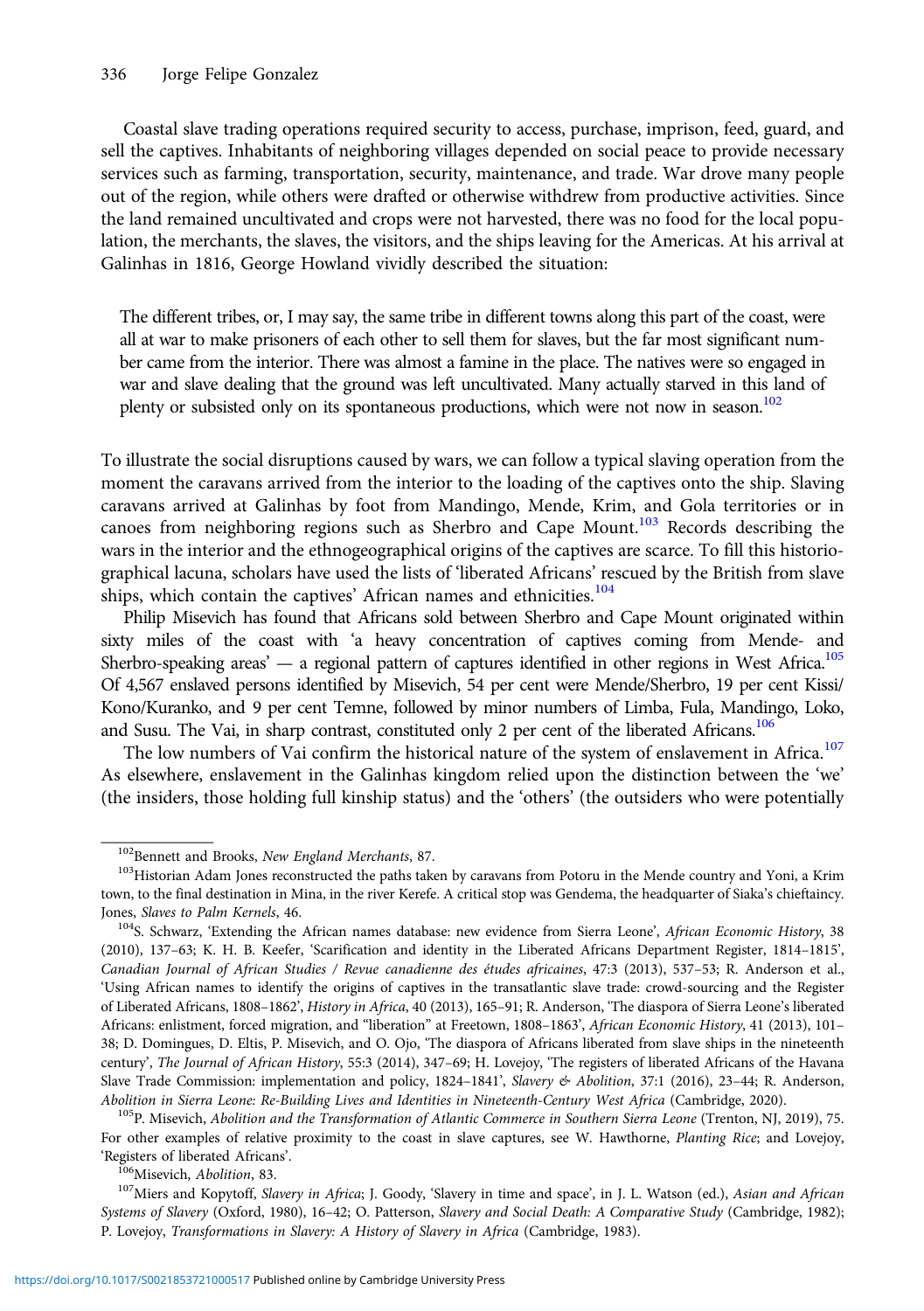subject to captivity).<sup>108</sup> It was crucial for the social stability, legitimacy, and acceptance of slavery in Galinhas that the Vai inhabitants of the region were sure that they were unsuitable for enslavement in 'normal' circumstances. However, wars made those cultural boundaries more diffuse, creating confusion and a sense of social insecurity. Misevich's data comprises mostly slaves 'liberated' after Galinhas's slaving frontier was already established. However, before 1820, the number of enslaved Vai people might have been higher due to the coastal war.

After reaching the slave depots in Galinhas, caravan leaders discussed business with chiefs and traders. The head of the caravan, Faber said, 'is treated with courtesy and civility. A portion of the rich merchants are Mohammedans, and they see as a particular demonstration of respect that a glass of wine is given to them.<sup>109</sup> While the factors inspected the slaves, the head of the caravan and his people made sure the quality of the merchandise received in exchange, such as fabrics, cloth, spirits, coffee, tobacco, iron, firearms, gunpowder, metallic pots, sea salt, or any luxury good, was worthy. During each of these transactions, men and women entertained the visitors, transported the merchandise, cared for the slaves, secured the factories, built and maintained the barracoons, and ensured the captives remained under control. War disrupted these seemingly mundane activities.

War also caused severe shortages of food. 'The country', Faber wrote in December 1816, 'is in a state of misery' for which it was 'impossible' to find rice, a staple that had been for centuries the most important crop produced in Galinhas. A sense of fear and instability made its cultivation and harvesting impossible. On several occasions, Faber had to sell the slaves reserved for his partners in Havana

for not finding rice at any price . . . [T]he harvesting is missing across the country, this is the season to pick up the rice, and you do not hear anything but melancholy and cries of hunger. . . . The negroes I had for sale are skeletons.

For the rest of his stay in Africa, the situation did not improve:

Because of this country's dreadful state and the lack of supplies, there is no trade because the negroes cannot be stored, and, unfortunately, this penury is not restricted to this district, but it is everywhere on the coast and the interior. $110$ 

When the ships — mostly small schooners between 70 and 150 tons — arrived in Galinhas, the merchandise was unloaded and carried to different factories and villages along the river. While the factor gathered the slaves, the ship sailed to neighboring regions such as Cape Mount or Sugary to obtain wood, water, and rice and preserve the crew's health by keeping a distance from the coast. For a vessel expecting to carry 150 slaves, the time to complete the cargo was usually from forty to fifty days, while two months were required for 200 captives.<sup>111</sup> Once the human cargo was assembled, the 'shortage or necessity of boats', Faber said, made all these activities extremely difficult. The people that took care of this job, such as the Kroomen, refused to do it because they 'were scared of being apprehended'.<sup>112</sup> Ships remained longer in the region, which meant increased mortality for sailors. Thus, surviving crew members of the Iris were stranded in Galinhas for ten months before embarking for Havana, and half of them died. The captain wrote:

<sup>&</sup>lt;sup>108</sup>Holsoe, 'Slavery and economic response', 290–1.<br><sup>109</sup>ANC TC 180/18, letter from J. Faber to M. Zavala and C. Souchay, 25 Jan. 1817.<br><sup>110</sup>Ibid.<br><sup>111</sup>Messrs. Gregory and Fitzgerald to Mr. Secretary, April 29, 1823', in British Commissioners at Sierra Leone, Havana, Rio de Janeiro, and Surinam Relating to the Slave Trade, 1823–24, Volume 9, 1823, class B, 427. 112ANC TC 180/18, letter from J. Faber to M. Zavala and C. Souchay, 24 Dec. 1816.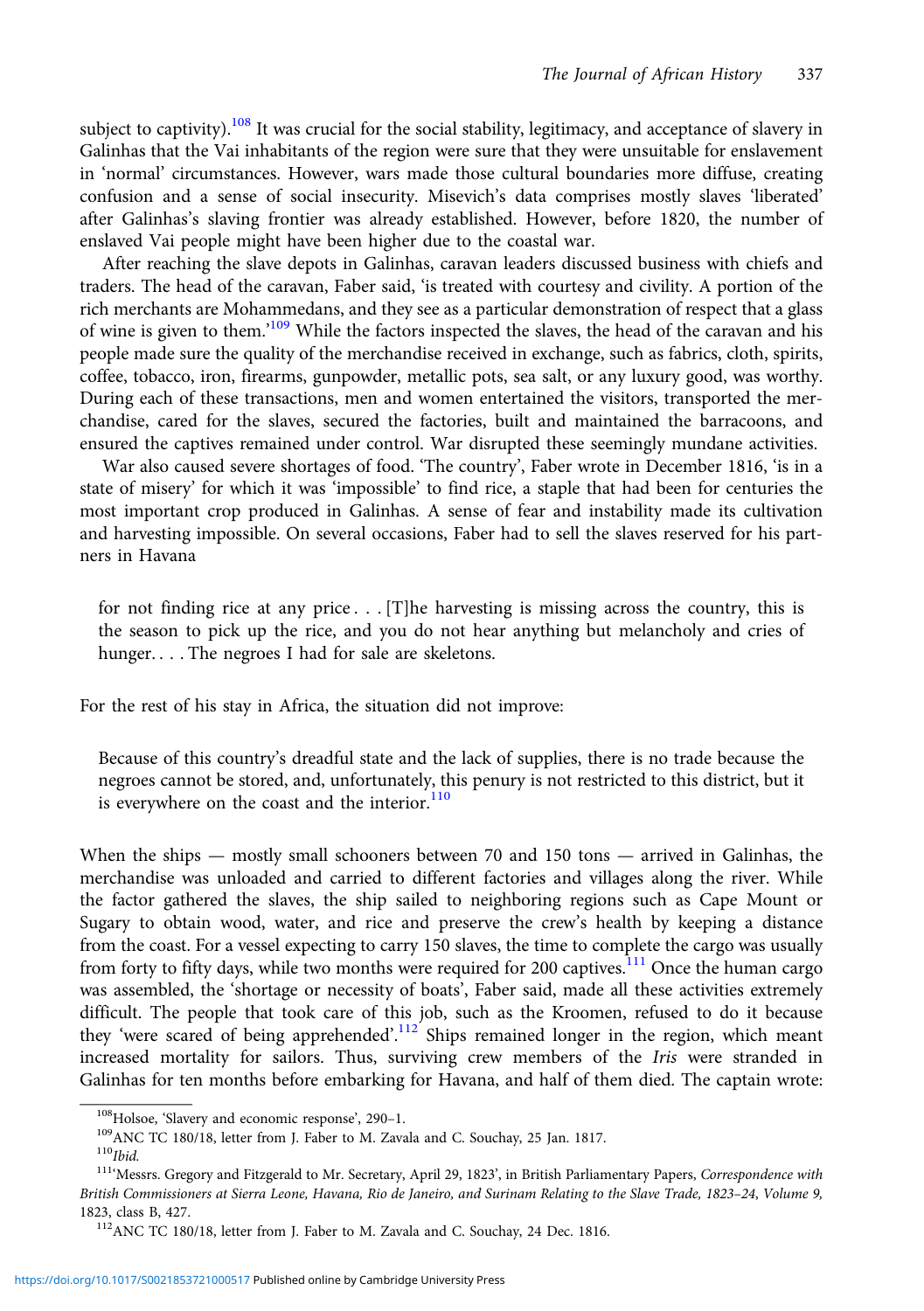Our provisions were bad. Our bread got wormy from the humidity of the climate; our only food was poor Salt Beef and wormy bread. No tea nor coffee, nor vegetables of any kind, nor could we get any from the shore on account of war and the famine. We sold all the clothing we could spare to the natives for fruit and a few yams and cassava.<sup>113</sup>

For the return voyage, slave ships required food, water, and firewood supplies for at least six weeks. These items became hard to acquire, and Faber often traveled to other regions such as Cape Mesurado to get them. However, as Faber frequently complained, not even imported supplies were sufficient. On some occasions, he had to send the slave ships 'without a sufficient amount of water and firewood', for which they had to stop in other places, which increased the risk of capture.<sup>114</sup> Extended stays in Galinhas, losses among the crew, and the purchase of malnourished captives eroded profits.

The rampant violence in Galinhas not only disrupted business, but it also increased the risk for traders and visitors. As his requests for protection show, Faber was well-aware of the dangers. Did he exaggerate the situation to receive more resources from his financiers or, later on, to make his case in court? George Howland profoundly disliked Faber, but he wrote that 'Faber feared the native might plunder him if he kept a large quantity on hand.<sup>115</sup> His fears became a reality on several occasions. In December 1816, Faber's factory was plundered while he was in Cape Mesurado searching for rice. A few months later, a group of men stole a canoe, some tobacco, and one slave. 'I am sure', he wrote, 'that they could commit more depredations if attempted'. By July 1818, Faber's relationship with neighboring chiefs worsened. 'Currently', he wrote, 'there is in this country a preying and thieving spirit [I] never saw before.<sup>'116</sup> The war, in sum, added to usual insecurities.

In 1818, Faber learned about a plot orchestrated by Amara Lalu, other chiefs, and a group of Freemason US traders and captains to take over his trading outpost in the Kerefe, 'fortify the mouth of the river[,] and establish a monopoly'. Among the conspirators was William Gomez, his supposed ally. In March, as described at the beginning of this article, Faber's factory was attacked; he was imprisoned and carried to a village in the enemy's territory close to the Mano River. After a few days, he was released and went to Gendema to request justice from Siaka for 'the cruel manner [of treatment] he had been subjected to, and the abominable and barbarian way he was robbed'. After receiving from Faber 500 bars to take care of the matter, Siaka summoned a palaver, which concluded that William Gomez had colluded with Amara Lalu in the attack. The perpetrators were only fined. Faber had fallen out of Siaka's favor.<sup>117</sup>

On top of local disruptions, British suppression policies added another layer of challenges to Galinhas's commercial operations. Portugal in 1815 and Spain in 1817 agreed with Britain to ban the slave trade north of the equator, which de jure made illegal the presence of Spanish slave ships and traders in Galinhas. Faber knew, as he had experienced in 1814 when the British had burned down his factory in Rio Pongo, that it was just a matter of time before Freetown took more direct actions against Galinhas.

In July 1818, he wrote to his partners that 'the mistreatment, bad faith, and betrayal that lately I have received do not allow me to stay here longer. I beg you not waste time in getting me out of here.<sup>'118</sup> In September 1819, Faber returned to Cuba, where he had to face multiple lawsuits from his disgruntled business partners. Nevertheless, despite all the obstacles he faced in Africa between 1816 and 1819, Faber managed to send 1,691 captives to Cuba. He died in his home country before a final settlement for the legal case was reached.

 $^{113}$ Bennett and Brooks, *New England Merchants*, 88.<br> $^{114}$  ANC TC 180/18, letter from J. Faber to M. Zavala and C. Souchay, 24 Dec. 1816.<br> $^{115}$ Bennett and Brooks, *New England Merchants*, 88.<br> $^{116}$  ANC TC 180/18,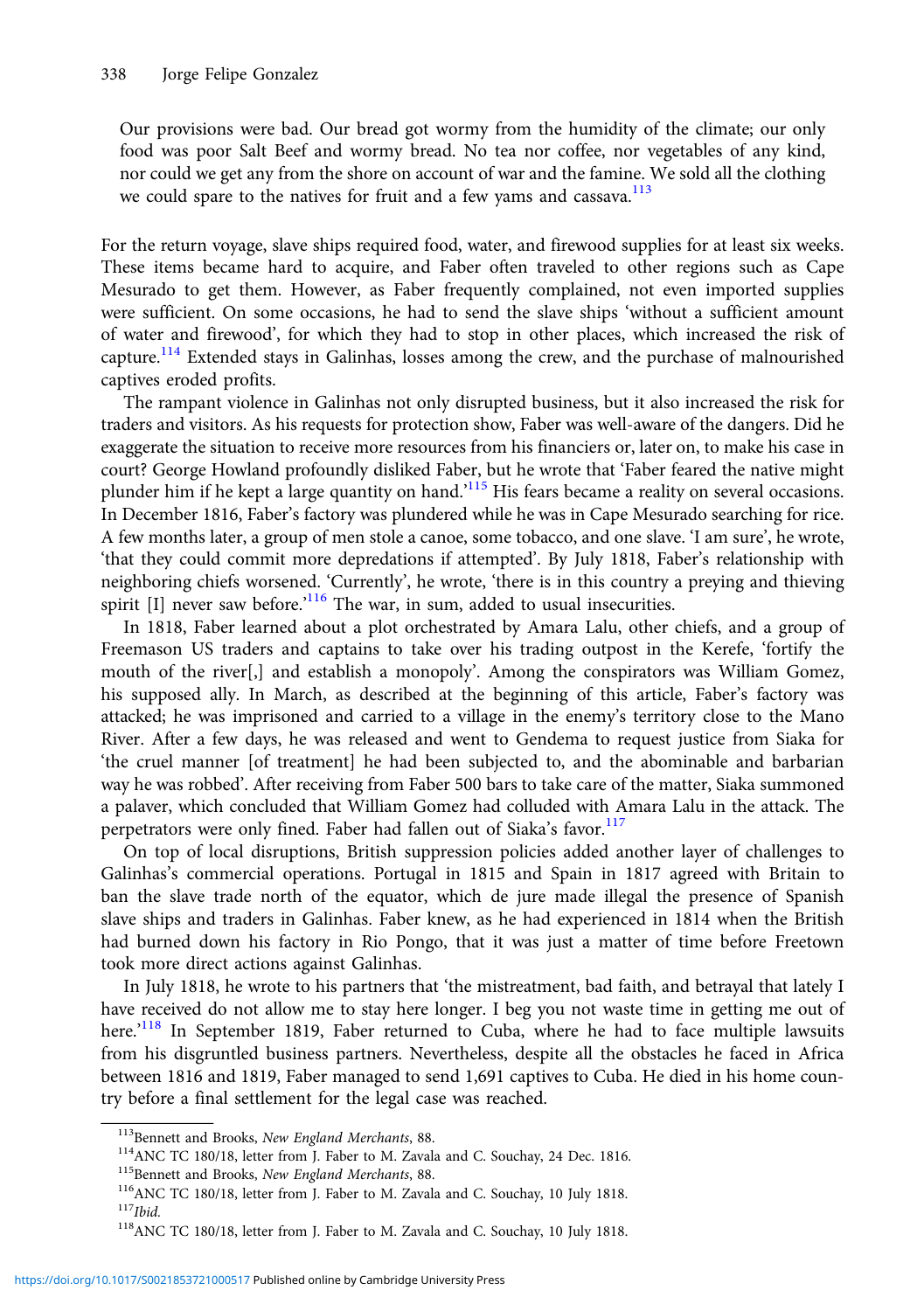In the early 1820s, Siaka gave Amara Lalu his daughter in marriage in exchange for political loyalty.<sup>119</sup> Peace was achieved in Galinhas, and the kingdom consolidated and expanded in the following decades. Siaka pushed the slaving frontier inland, and, on the coast, the socioeconomic activities that made the transatlantic slave trade possible returned to some sense of normalcy. While the conflict lasted, slave ships could only complete their cargoes by calling at different markets in surrounding ports. The conditions had changed. A British report from September 1822 acknowledged that 'the slave trade has much increased in the last four years' and that a ship could now embark her slaves in 'less than two hours'.<sup>120</sup> The numbers of slave exports made the case clear. Whereas between 1815 and 1820 around 2,900 Africans embarked in Galinhas, during the next quinquennium, 1821–6, the numbers almost tripled to 7,800. Between 1827 and 1856, when the last slave ship departed Galinhas to Cuba, an additional 21,600 Africans were shipped to the Americas. After excluding those liberated in Freetown, 76 per cent of them were sent to Cuba.<sup>121</sup>

The economic growth boosted by political stability attracted more ships and merchants. A French visitor stated in 1822 that he had counted between 14 and 16 white settlers, mostly British and Americans, but also two Spaniards. After 1825, the influence of Spaniards from Havana in Galinhas expanded. According to Adam Jones, 'the Spanish had a greater impact on Galinhas society than any other non-African nation. Nearly all the Spanish traders were agents of firms based in Havana.<sup>'122</sup> This massive influx of Spaniards to Galinhas could never happened without the American connection created by Mason, Faber, and others. Among the nearly thirty Spaniards who settled in Galinhas between 1825 and 1850, one was particularly infamous. Pedro Blanco Fernández de Traba (1794–1854) sent thousands of enslaved Africans to Havana in alliance with his father-in-law and landlord Siaka.<sup>123</sup> Among the captives they sent to Cuba were those who rebelled in the schooner Amistad in 1839.

In the 1830s, Siaka, supported by his loyal mercenary Mende warriors, expanded his territory thirty miles inland by waging new wars, which, in turn, fed the growing slave market.<sup>124</sup> In what used to be a fairly deserted coastline, many factories, barracoons, and other adjacent trading compounds were erected with lookout posts a hundred feet high. Men continually watched the horizon with telescopes and used signaling systems to communicate the arrival of slave ships or cruisers.<sup>125</sup> The system was perfected, the population expanded, and the commercial routes with the interior multiplied, reaching as far as Futa Jallon.

In the mid-1830s, war broke out again in Galinhas against Amara Lalu, which resulted in his decapitation in 1842.<sup>126</sup> After Siaka died in 1843, his son Mana took his place as the ruler of the kingdom. Well respected, with a stable network of subordinate alliances and supported by other chiefs, Mana expanded his influence as far as the Mano River. Galinhas's 'grandeur' under the first years of Prince Mana could be illustrated in the wealth of its capital, Gendema, as described by Reverend James Beale in 1850:

The town greatly surprised us, the houses being so substantial and well built. I was conducted to the Prince's house, built much in European style, with board floors, partitions, doors, and windows, all well made. The houses are surrounded by piazzas; there are rooms at each end, with a large open space in the center. The houses are also furnished in European style, with

<sup>&</sup>lt;sup>119</sup>Jones, *Slaves to Palm Kernels*, 63.<br><sup>120</sup>TNA CO 267/56, report from C. McCarthy, Sierra Leone, 22 Sept. 1822.<br><sup>121</sup>STDB, [\(https://www.slavevoyages.org/voyages/O7UPnaum\)](https://www.slavevoyages.org/voyages/O7UPnaum), accessed 7 Oct. 2020.<br><sup>122</sup>Jones, *Slaves to P* Mongo Blanco (Barcelona, 2019).<br><sup>124</sup>Koelle, *Outlines of a Grammar*, iii.<br><sup>125</sup>Canot, *Adventures*, 326–7.<br><sup>126</sup>Jones, *Slaves to Palm Kernels*, 63.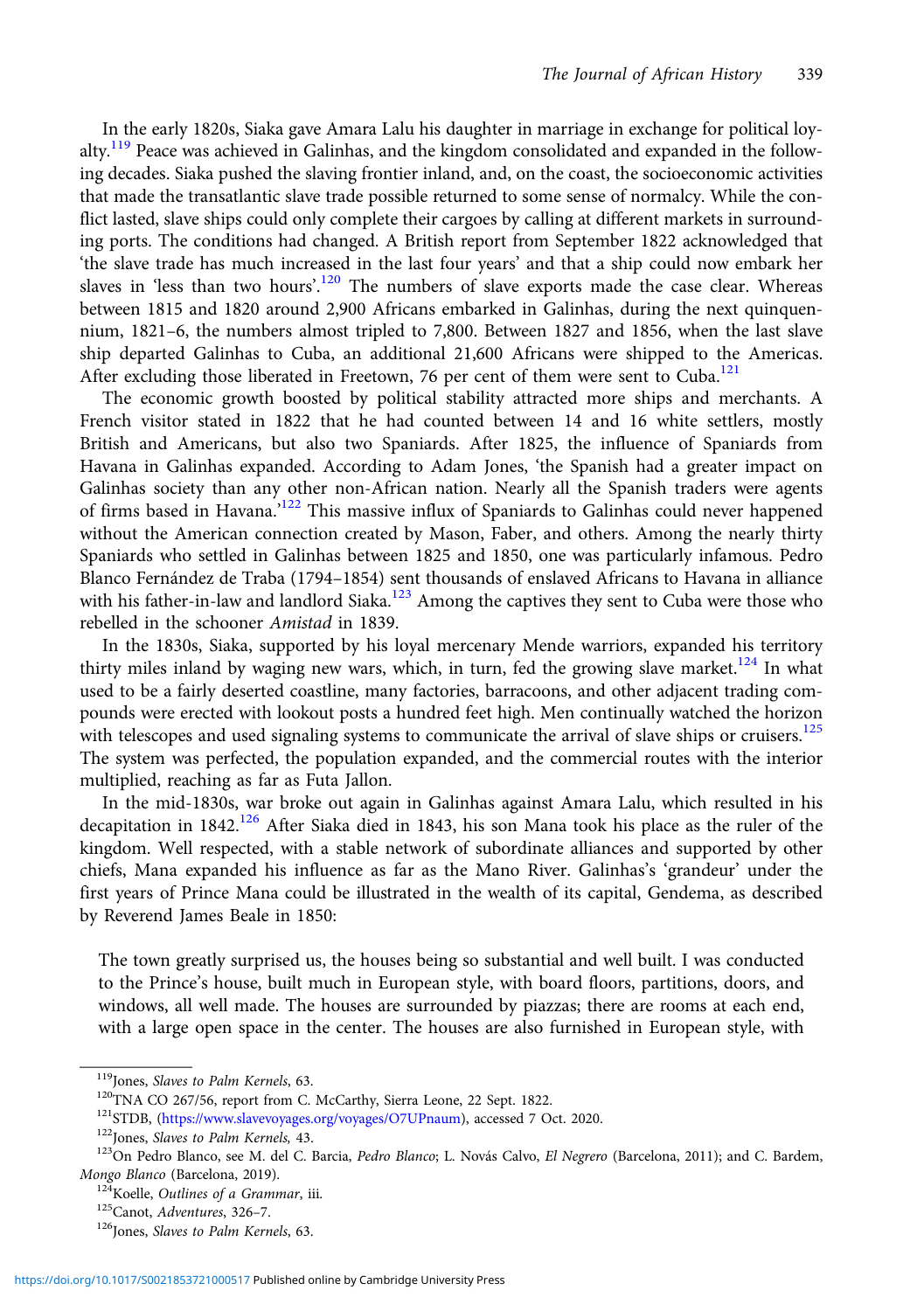pier and other glasses, crockery, sofas, chairs, &c. In the yard, there saluted us about forty of the king's wives, with only a narrow strip of cloth around their waist; they had a very novel appearance, being adorned with every kind of gold, ivory, and silver trinkets.<sup>127</sup>

Mana, nevertheless, presided over the decline of the kingdom induced by major British attacks, abolitionist pressures, the Zawo slave revolt, and British and Liberian colonization efforts, but most importantly, the end of the Atlantic slave trade.<sup>128</sup> After Mana died in 1872, the decay of the kingdom was sealed. Without having environmental or demographic conditions to adapt to the so-called 'legitimate commerce', people left the region, trading outposts closed, and few villages survived under conditions that little resembled the old days. In 1896, the British declared Galinhas a protectorate and part of Sierra Leone.

Almost a century later, in 1978, historian Adam Jones visited Gendema where he saw only the shadows of the past:

At Gendema, which was the Galinhas capital for most of the nineteenth century, there are no more than twenty houses; and the only reminders of the town's history are some tall cotton trees (the remains of a war-fence), the tombs of three kings and thirteen cannons, half-buried in the sand.<sup>129</sup>

## **CONCLUSION**

The interplay of Atlantic and local factors that shaped the evolution of many West African coastal communities during the slave trade era can be seen with particular clarity in Galinhas' rise and decline. The Anglo-American abolition triggered a relocation of slave trading actors, networks, and routes within Upper Guinea, the Americas, and across the Atlantic. Within Upper Guinea, the British abolition prompted a redeployment of markets from long-established regions to marginal ones such as Galinhas, which welcomed more traders and ships. Within the Americas, US federal law prohibiting the transatlantic slave trade impelled US traders to move their operations to Cuba and some African regions like Galinhas. In doing so, US slavers created a new transatlantic slave-trading corridor between Cuba and Galinhas. By the 1820s, Cuban-based traders inherited and took over that trade from the Americans. The Galinhas-Havana corridor dramatically increased in size and continued expanding until its slow decline in the 1850s.

Traditionally, historians have written the history of some African regions during the transatlantic slave trade era from sources located mostly in metropolitan archives such as England, Portugal, or France. Cuban colonial records are, like those from Brazil, exceptional in that regard. This archival evidence sheds light not only on the early-nineteenth-century Atlantic changes that enabled the connection of Cuba and Galinhas but also on the rarely explored foundational moment of one of the predatory states that arose during the slave trade era. The increase of the slave trade in Galinhas led to wars among chieftaincies, which concluded with the creation of the kingdom of Galinhas, headed by Siaka. There is a consensus that warfare and raids were beneficial for the transatlantic slave trade since they produced more captives for the Atlantic market. However, that assertion is less evident when we look at the moment of the creation of an African slave-trading state. Warfare was detrimental to social or commercial activities underpinning the slave trade. Certainly, wars generated more slaves, but they also shattered the social stability so much needed for other economic activities in the region besides enslaving. The main explanation for such a counterproductive effect was the coexistence of war and trade in the same physical space, or, in other

<sup>&</sup>lt;sup>127</sup>J. Beale, 'Journal', *The Church Missionary Intelligencer: A Monthly Journal*, 19:1 (1850), 438. <sup>128</sup>British blockades and attacks took place in 1822, 1827, 1840, 1842, 1845, 1849, and 1850. For the Zawo slave revol Holsoe, 'Cassava-leaf people', 143-7.<br><sup>129</sup>Jones, *Slaves to Palm Kernels*, 15.